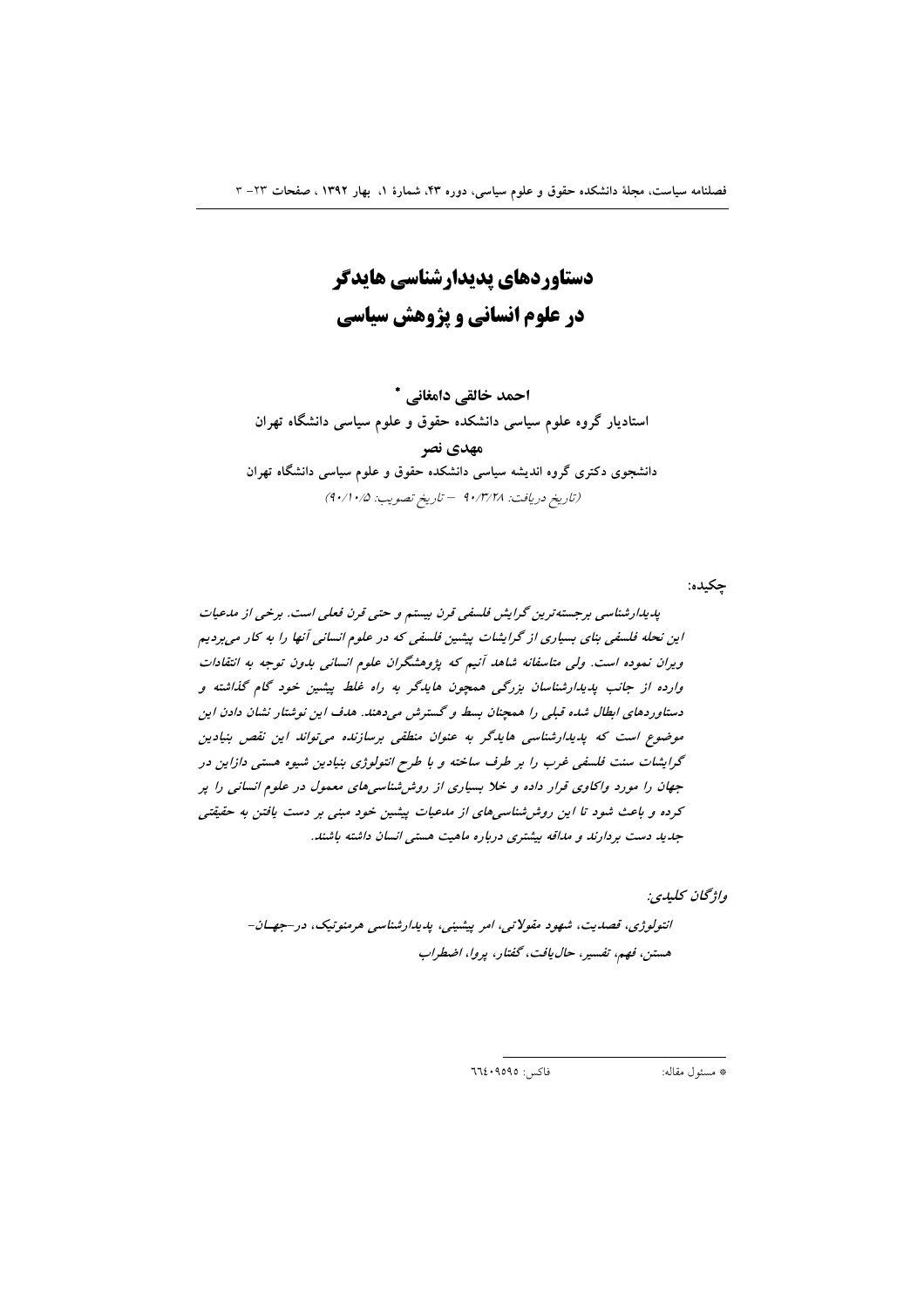درآمد

حوزهای که در محافل دانشگاهی غالباً به حوزه اندیشه اختصاص میدهند، علوم انسانی – نقطه مقابل علوم طبیعی - خوانده میشود. تقسیم بندی علوم انسانی/علوم طبیعی ریشه در تفسیری پیشینی از واقعیت جهان دارد که طبق آن تاریخ یا علوم روحی از یکسو و طبیعت یا علوم دقیقه از سوی دیگر به سطوح متفاوت قلمرو ابژهها فروکاسته شدهاند. پدیدارشناسی با قیام علیه این تقسیمبندی شعار «به سوی خود چیزها» را مطرح کرده و سعی میکند آن واقعیتی که هر گونه پژوهش علمی آن را از ً قبل پیشفرض اساسی خود قرار داده است، آشکار سازد. پرسش دقیق پدیدارشناسی این است که این «خود چیزها» از لحاظ محتوایی و موضوعی در واقع چیستند و چه شیوهای از مواجهه با آنها برای آشکارسازیشان مناسب است؟ پدیدارشناسی از منظر هایدگر یک منطق پدیدآورنده (constitutive)به حساب می آید؛ منطقی که به حوزه بنیادین محتویات دانش بشری فرامیجهد و با آشکار کردن برسازندگی هستی آن حوزهها ساختار اصلی آن علوم را در دسترس ما قرار داده و به نحو پیشاعلمی و پیشاتئوریک، معنای هستی را آشکار می سازد. ۱

با اندکی تامل در باب ماهیت علوم به این نتیجه خواهیم رسید که علوم از لحاظ اتخاذ روش مناسب برای دسترسی و تعیین حوزه ابژههای خویش از وجود بحرانی عمیق در کنه وجود خود رنج می برند. به طور مثال در ریاضیات آتش نزاع بین فرمالیسم و شهودگرایی بر سر بنیانها و نحوه دستیابی به ابژه ریاضیات همچنان برافروخته باقی مانده است. ,Audi, 1999) p.317 & p.542) تعریفی که از علم ْ صحیح پنداشته میشود غالباً علم را کلیتی میداند که از به هم پیوستگی قضایای حقیقی بنیاد نهاده شده است. غافل از آنکه مفاهیمی از قبیل «قضیه»، «حقیقت»، «به هم پیوستگی» و از همه مهمتر آن هستندهای (Seinde) که قابلیت جهت گیری كردن به سمت اين قضايا را دارد در ابهام باقي مانده است.

همانطور که میدانیم پدیدارشناسی نحلهای فکری است که ریشه در افکار هوسرل و استادش برنتانو داشته است. به علاوه، واشکافی افکار هوسرل و هایدگر ممکن نیست مگر آنکه افکاری را نیز بررسی کنیم که پدیدارشناسی در پاسخ به آنها به منصه ظهور رسیده است. از این رو گام نخست در راه واکاوی پدیدارشناسی را از توصیف و بررسی دلائل تفوق آن چیزی آغاز میکنیم که «جهانبینی علوم طبیعی» خوانده میشود. آنچه که در جهانبینی علمی نقش اصلی را ایفا می کند صرف نظر کردن از تاملات فلسفی، اهمیت دادن به آثار انضمامی و

١. این منطق پیشاعلمی شعار هوسرل و هایدگر به شیوههای متفاوتی بوده است. هایدگر با طرح مبحث «تقدم انتولوژیک پرسش هستی» و هوسرل با طرحِافکنی «فلسفه به مثابه علم متقن» هر یک به نحو متفاوتی اشاره به این منطق داشتهاند.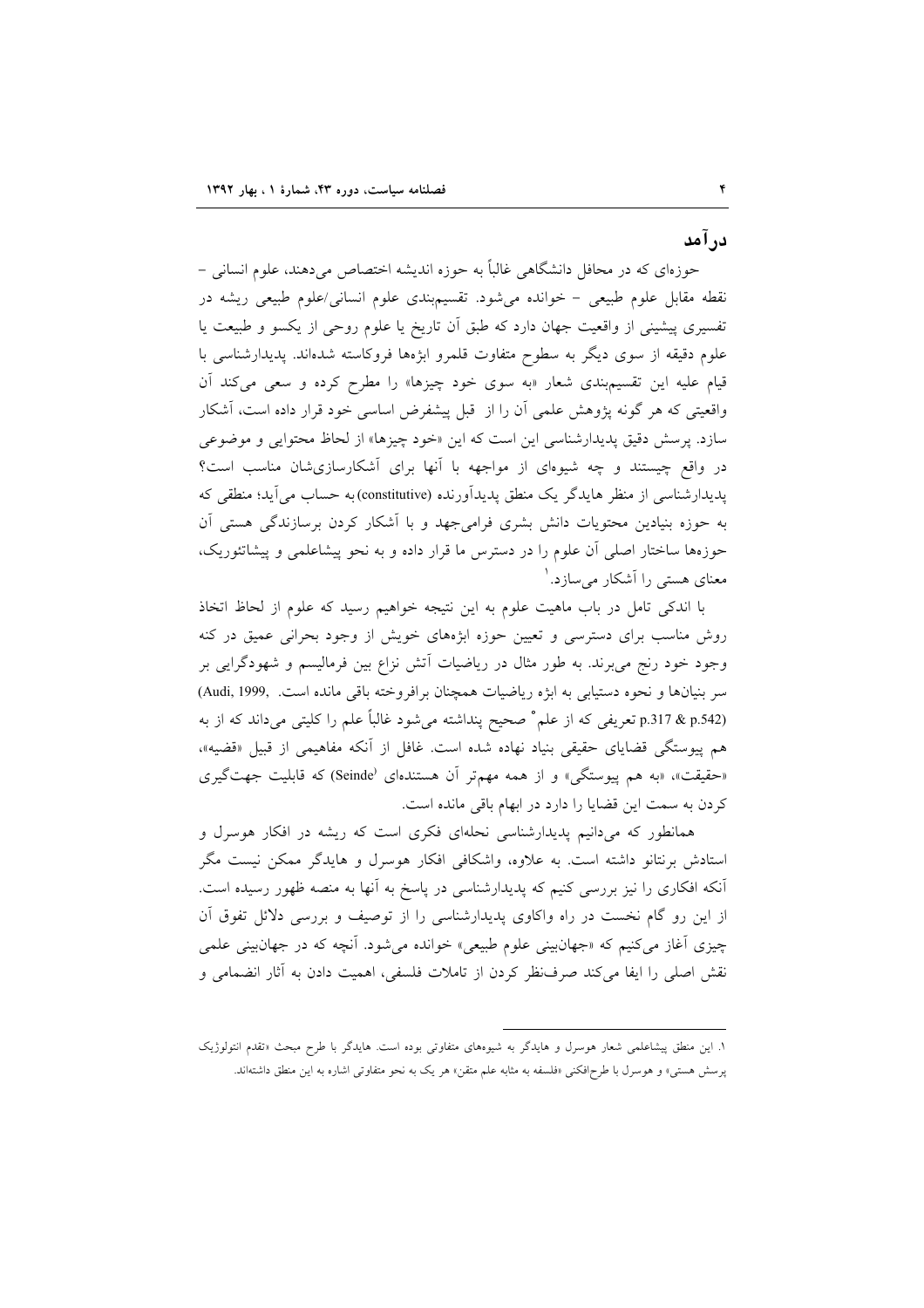گرایش به سمت فکتهاست. نابترین و وفادارترین مکتب به جهانبینی علمی «پوزیتیویسم» بوده است. منظور از «پوزیتیو» در این مکتب همان «فکت» است. فکت تفسیری به خصوص از «واقعیت» به شمار می[ید؛ هر أنچه که به شمارش درأید، بتوان أن را وزن کرد و اندازه گرفت و ... يك فكت محسوب مي شود. (Bacon, 2003, p.222)

حال پرسش این است که در این میانه فلسفه چه وظیفهای در بازار پرهیاهوی علوم میتواند بر دوش داشته باشد؟ پاسخ پوزیتیویستی به این سوال چنین است: فلسفه، «فلسفه علمي» يعني تئوري دانش علمي است، زيرا ابژه واقعي أن، علم است. فلسفه علمي ساختار علوم پیشاپیش داده شده از طریق فکتها را تعیین کرده و موضوعی که تحت پژوهش خود قرار میدهد را مطابق با روشی که از علوم طبیعی اقتباس کرده است، محفوظ نگاه میدارد. و از آنجا که فلسفه به دنبال بنیان متقن بخشیدن به رشتههای گوناگون است سمت و سوی آن نه به سوی ابژهها بلکه به سوی خودِ آگاهی است و بنابراین نه یک منطق بلکه «روانشناسی» است. گرایش افراطی «نحله اصالت روانشناسی» نمونه بارز این تفکرات بود. (رشیدیان، ۱۳۸۴،  $(09, 09)$ 

افکار برنتانو در پاسخ به جهانبینی علمی مطرح شد. نظریه اساسی وی درباره رسالت فلسفه این بود که فلسفه دقیقاً به نمط علوم طبیعی باید مفاهیم خودش را از موضوعاتی کسب كند كه «از أن خودش» هستند (Heidegger, 1985, p.20). اين تز سراًغاز اعلام استقلال فلسفه از علوم طبیعی، روانشناسی و الهیات بود. او با بیان این نظر عزم خود را جزم کرد تا بنیانهایی برای علم آگاهی فراهم سازد و از این پس این سوال را وجهه همت خود قرار داد: وقتی که امر روانی یا تجربیات زیسته را بدیهی و مستقل از امور فیزیولوژیک و زیستشناختی فرض می کنیم، در واقع چه چیزی را مفروض گرفتهایم؟ بهزعم برنتانو تفاوت اصلی پدیدارهای روانی با پدیدارهای فیزیکی در این است که پدیدارهای روانی در درون خویش سکونت داشته و بی نیاز از امر بیرونبود هستند. با این توصیف تمایز ویژه آگاهی مشخص میشود: در پژوهیدن امور روانی، خود آگاهی و ابژه مربوط بدان یکی است. کاری که باقی میماند طبقەبندى كردن تجربيات زيسته يعنى چگونگى بازنمايى شدن امر بازنمايى شده، ماهيت حكم و تعیین امر اراده شده در اراده است. (Moran, 2000, p.7)

برنتانو ساختار بنیادین امر روانی را «قصدیت» میدانست. «قصدیت» یعنی «سمت و سوی خود را به سمت چیزی کردن». این سمت و سو در هر یک از تجربیات زیسته - بازنمایی، حکم کردن و علاقه –از قاعده متفاوتی تبعیت میکند. هنگامی که چیزی بر ما پدیدار می شود، آگاهی آنرا بازنمایانده، سپس آن چیز را به عنوان امری صحیح میپذیریم یا آن را به عنوان امری غلط رد میکنیم، به عبارت دیگر بر مبنای امر بازنمایی شده درباره آن حکم صادر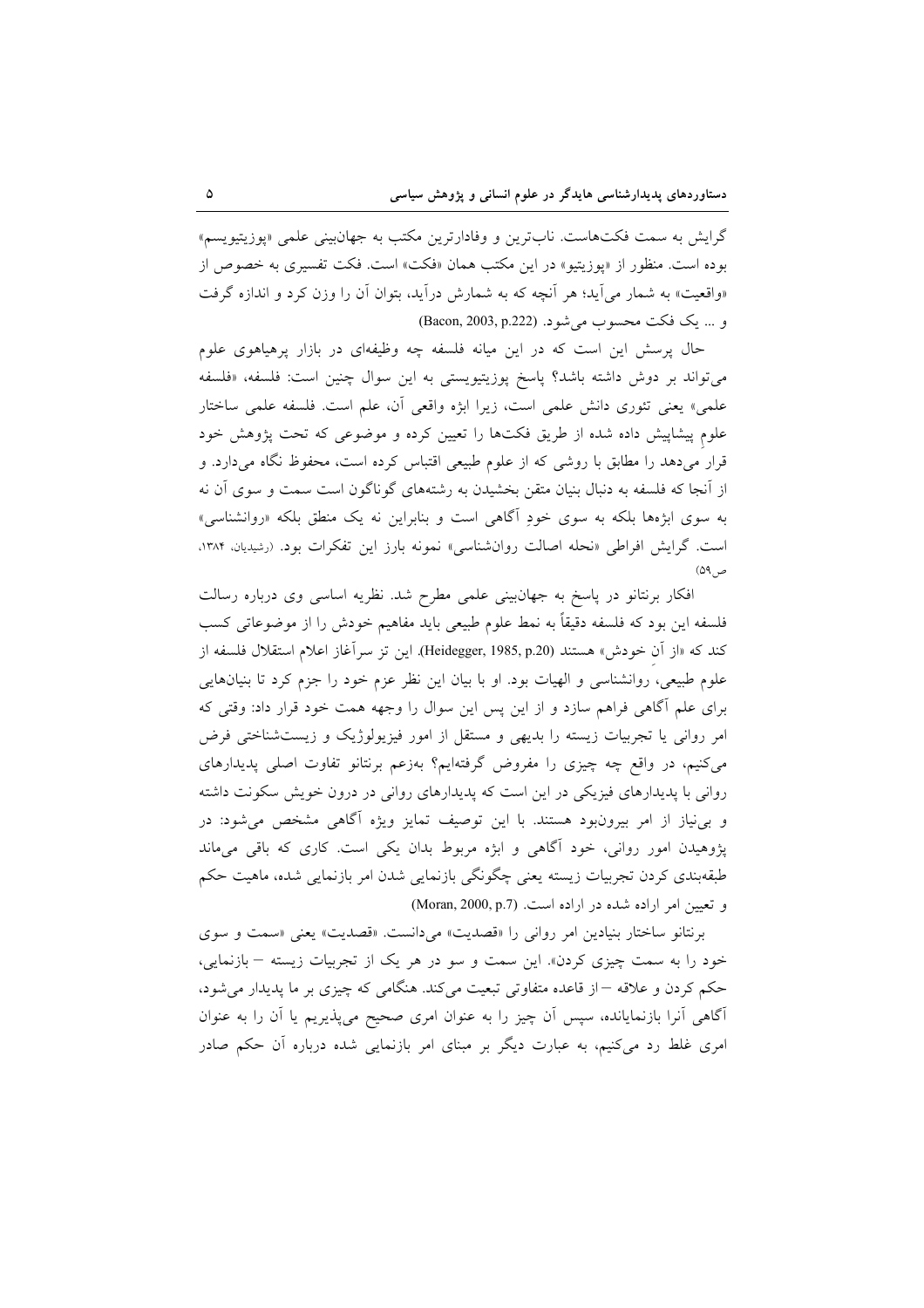می کنیم. و دست آخر می توانیم نسبت به چیزی علاقه، نفرت و … داشته باشیم. از نظر برنتانو، بازنمایی نوع بنیادین هر گونه عمل قصدی است و بقیه کنشهای آگاهی ریشه در خاک باز نمایی دارند (Heidegger Ibid, p.22) .

# ۱. دستاوردهای هوسرل

هوسرل با الهام گرفتن از اندیشههای برنتانو در همین حوزه آگاهی باقی ماند و فلسفه را به مثابه علمی متقن مجدداً بنیاد گذارد. آگاهی، طبق ویژگیهایی که او برای آن در نظر می گیرد، منطقه پدیدارشناختی را تشکیل میدهد. اما از دید هایدگر دستاوردهای هوسرل در حیطه پدیدارشناسی نه در تعریف دادهشدگی مطلق در آگاهی به مثابه هستی درون بود، بلکه به چند اکتشاف بنیادین پدیدارشناسی محدود میشود. وی اکتشافات بنیادین هوسرل در *پژوهشرهای منطقی* را در سه نکته خلاصه میکند: ۱) قصدیت ۲) شهود مقولات<sub>ی</sub> ۳) امر . (Heidegger, Ibid p.27)

## (١.١) قصديت (intentionality)

هوسرل حدود و ثغور تصور آگاهی را قصدیت میداند. اما مهم ترین نکتهای که هوسرل به مبحث «قصدیت» می|فزاید، قرابت و هماهنگی ذاتی|ی است که بین امر قصد کننده یا «نوئسيس» و امر قصد شده يا «نوئما» وجود دارد. تفكر هميشه تفكر درباره يك چيز و ديدن، دیدن یک چیز است. هوسرل بین ابژه آنچنانکه از حیث قصدی مورد هدف قرار می گیرد (ابژه واقعي) و ابژِه اَنچنانکه دقیقاً به قصدیت دراَمده است (ابژِه قصدی) قائل به تمایز می شود. پدیدارشناسی هوسرل کار خود را به حوزه دوم (ابژه قصدی) محدود می کند. (Velarde-mayol) (2000, p.22 زیرا که روش او بدین نحو است که کار خود را از دادههای بدیهی و از جانب خود° داده شده آغاز میکند که همگی در حوزه امر درونبود (Immanent) به سر می برند، چرا که از امر برونبود (Transcendent) هیچ گونه اطمینان و وثاقتی نداریم و همواره در مورد آنها دچار خطا می شویم. ماهیت قصدی کنش ما دارای دو دقیقه واقعی است. در دقیقه اول کیفیت کنش یک چیز را در رویکردهای مختلف سوبژکتیو (اظهار تردید، حکم صادر کردن، به تصویر کشیدن و …) به ابژه قصدی تبدیل میکنند. در دقیقه دوم آن مضمونی که به ابژه قصدی تبدیل شده است اَن چیز را در کلیت و یگانگی خود در دسترس ما قرار میدهد و اَن را در ارجاع به ابژهای خاص در بیرون نشان می دهد (Ibid, p.29) .

از سوی دیگر به نظر هوسرل، بنیادیترین شیوه به قصدیت درآوردن ابزمای خاص نامگذاری کردن آن است. نامگذاری کردن (نه فقط نامگذاری کردن مفاهیم، بلکه همچنین نامگذاری کردن یک وضعیتی از امور) عملی است که به هنگام اولین رویارویی با یک چیز به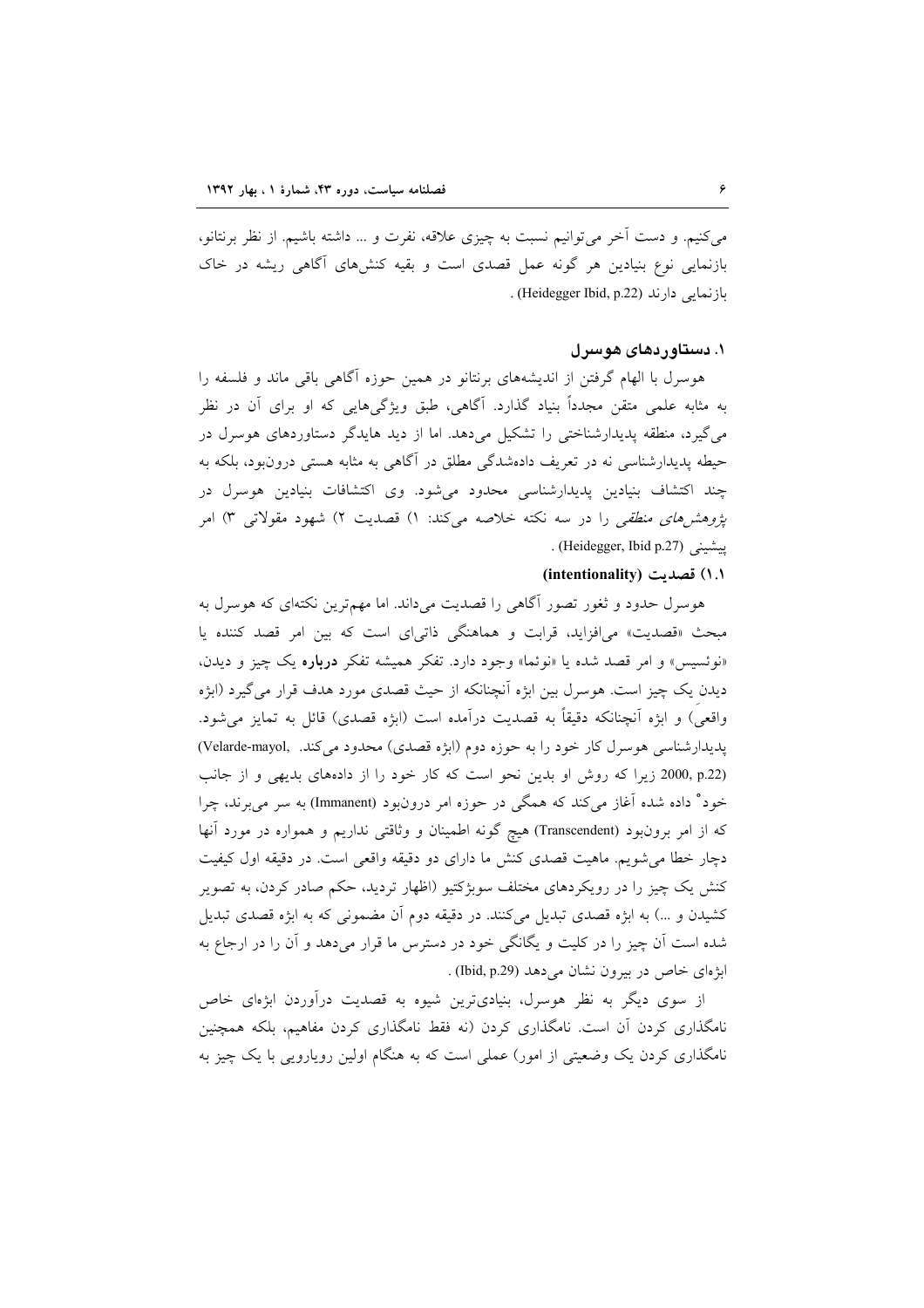وقوع مي پيوندد (Heidegger, Ibid, p.31). قصديت نه هماهنگي|ي بين تجربيات زيسته دروني و غیرقصدی محصور در خویش با ابژههای مستقل و بی|رتباط با درون بلکه یک همبافتی (Correlation) به هم پیوسته است و تمامی تجلیات و بروز و ظهورهای آن را باید در ارتباط و هماهنگی با امر مورد قصد قرار گرفته و ادراک شده دریابیم.

هوسرل با خصلتنمایی قصدیت، ادراک به ما هو ادراک به عنوان سمت و سو دادن خود به سوی چیزی را موضوع محوری تتبعات خویش قرار داد. اما عناصر مقوم این ادراک چیستند؟ از نظر هوسرل، اولین ویژگی امر ادراک شده به ما هو امر ادراک شده، ویژگی «حضور جسماني» (Bodily presence) است (Heidegger. Ibid, p.39). براي درك مفهوم «حضور جسمانی» بهتر است دو مفهوم مقابل أن يعني قصديت تصويري و تهي را توضيح دهيم. من هم اکنون میتوانم خودِ پل کریم خان زند و نه هیچ گونه تخیلی از آن را به تصویر بکشم. اما حضور جسمانی وقتی به وقوع می پیوندد که در کنار پل بایستم و بیواسطه آن را نظاره کنم. در حالت «قصدیت تھی» نمای بیرونی پل مد نظر من نیست، بلکه مثلاً به اَن فکر میکنم یا در طی بسیاری از گفتگوهای روزمره با استفاده از کلمات و نامها آن را به یاد دیگران میآورم. در حالت دیگر تصور کنید که من به عکس پل کریم خان نگاه میکنم. آنچه در اینجا حضور جسمانی دارد، آن عکس یا تصویر است که یک شیء یا یک ابژه جسمی محسوب میشود. با این تفاوت که قرار است از طریق اَن، اَنچه به تصویر کشیده شده، یعنی پل کریم خان، را ببینم (Ibid, p.41). در حضور جسمانی، «کلیت یک چیز» را ادراک میکنیم. وقتی که به یک صندلی نگاه میکنم بعدی از ابعاد اَن را فراپیش دیدگان خود دارم ولی این کثرتهای ادراکات متغیر به خودی خود گرمای از کار من نمیگشایند، بلکه فقط نشانهای از جانب هستنده ادراک شده خود را به نمایش میگذارد. حضور جسمانی کلیت آن را به ما عرضه میکند.

ادراک طبیعی، مثلاً ادراک حسی یک صندلی، یک نحو از جهتمندی قصدی تجربه زيسته است. وقتى من به اتاق وارد مى شوم صرف اينكه صندلى را حس كرده و تاثراتى فیزیکی – رنگ، بو، شکل و … – از آن را درک کرده باشم، وارد جهتمندی ادراک طبیعی نمی شوم بلکه در وهله اول کلیت آن صندلی را در قالب نام آن درک کردهام و همزمان آن را در درون رویکردی سوبژکتیو قرار می،دهم و آن را بدرد بخور یا بی،مصرف و آزارنده می،پابم. وقتی میگوییم «این صندلی سفت است»، منظور ما این نیست که درجه مقاومت و فشردگی صندلی بالاست. منظور دقیقاً این است که «از نشستن روی این میز احساس راحتی نمیکنیم». اين چند فرايند – نامگذاري، رويكرد سوېژكتيو و تجربه حسى – همگې در حوزه قصديت به وقوع مي پيوندند و هوسرل نام آنها را حضور جسماني مي گذارد.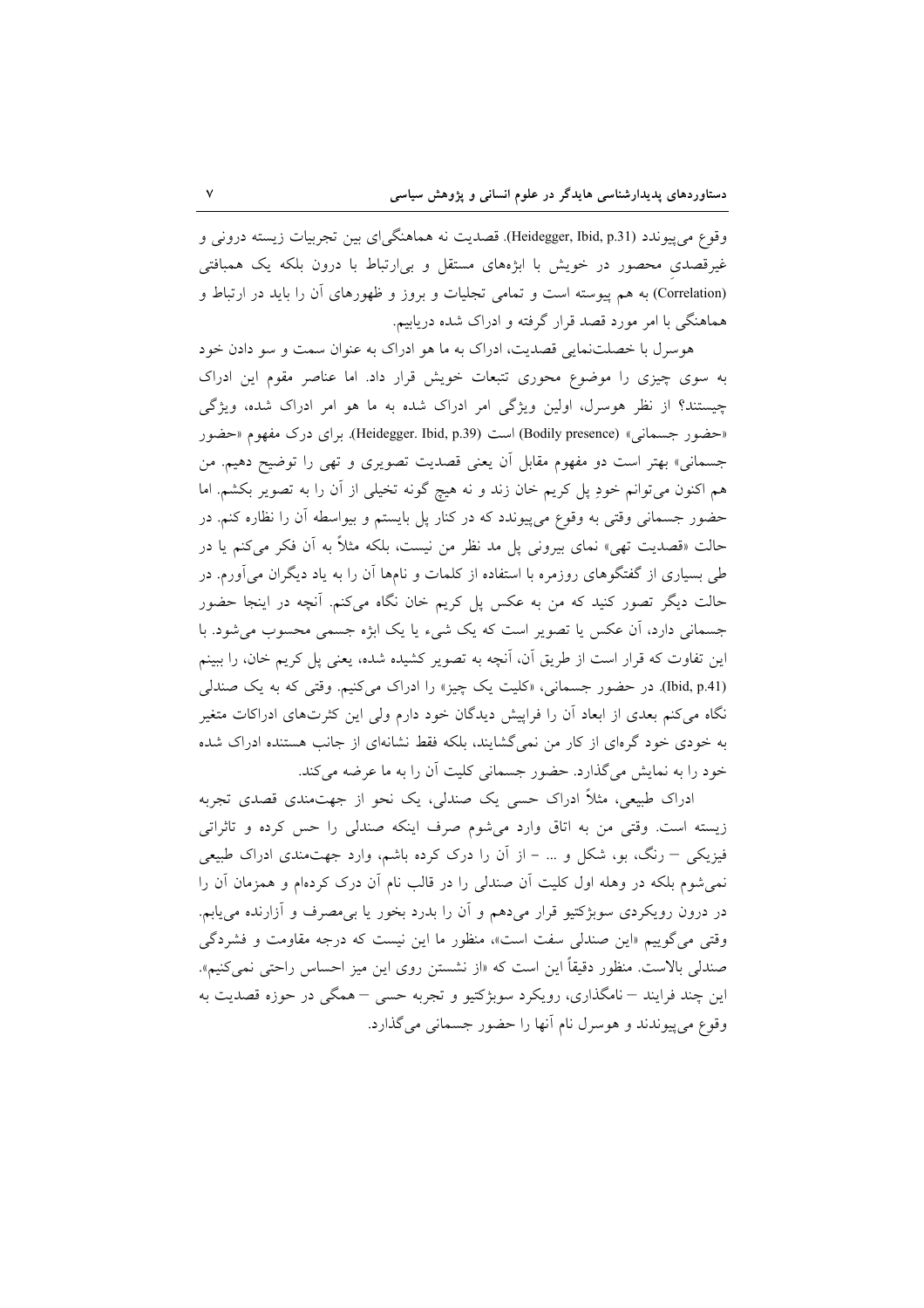## ۱.۲) شهود مقولاتی

همان طور که اشاره شد ادراک حسی در قصدیت نمی تواند ما را به درک کلیت یک چیز یا یک وضعیت رهنمون سازد، زیرا تنها منظری از چیزها را درک میکند. به همین سبب هوسرل به اکتشاف دوم خود ،یعنی «شهود مقولاتی»، دست زد که بیشترین تاثیر را بر هایدگر بر جای گذاشت. کنشهای مقولاتی عبارتند از: پیوند دادن، متمایز ساختن، ارتباط برقرار کردن، شمارش کردن و … (Velarde-Mayol, Victor, , Ibid p.34) هوسرل اسم ابژه کنش های مقولاتی را ابژههای ایدئال می گذارد. شهود به معنای درک ساده و صرف آن چیزی است که خود را در حضور جسمانی همانطور که واقعاً هست نشان می دهد.

قبلاً انواع بازنماییها از جمله قصدیت تهی، تصویری و … را تشریح کردیم. قصدیت تهی در آن معنایی که توضیح دادیم همواره «تحقق نایافته» است. منظور این است که امر به تصویر کشیده شده یا امر مفروض گرفته شده در قصدیت تهی هیچ گاه به حالت پری (fulfillment) خود نخواهد رسید. مثلاً وقتی که پل کریم خان را در قصدیت تهی مفروض می گیریم، حتی اگر تمامی اعضاء و جوارح پل مثل ستونها و ریلها را مدنظر داشته باشیم، اما باز هم در هیچ صورتی امر به تصویر کشیده شده به حالت پری ادراک که حضور جسمانی پل را برمیسازد دست نخواهد یافت. همین طور است در مورد ادراکات حسی اشیاء مادی. قصدیت تھی، ادراک حسی و به تصویر کشیدن در ارتباط متقابل تنگاتنگی با یکدیگر قرار گرفتهاند و هر یک بدون دیگری ناقص است. این ادراکات قصدی همگی وظیفه «برجسته ساختن» (Pointing out) یا «به نمایش گذاشتن» (demonstrating) را بر دوش گرفتهاند. اما هر کدام در افق یا پیشزرمینه شهود مقولاتی به وقوع میپیوندند. از این رو، ارتباطی متقابل بین «برجسته ساختن» و «پرشدگی» یک چیز وجود دارد. (Ibid, p.51) من در طی گفتگو با دیگران و در طی فرایند قصدیت تھی از میز خود در خانه سخن میگویم و آن را به تصویر میکشم. اما پیشاپیش با استفاده از شهود مقولاتی ایده میز را به صورت مستقیم و بلاواسطه دریافته و امکاناتی که برای بیان آن در یک گزاره لازم است را درک میکنم. این دو فرایند، تحقق خاطر نشان کننده و پرشدگی بنیادین، از نظر هوسرل با یکدیگر تقارن و مطابقت دارند. هوسرل نام چنین کنشی را «کنش اینههمانیساز» (Act of identification) می گذارد (Ibid, p.50) . تکلیف این کنش این است که اینهمان و یکسان بودن آنچه به قصدیت درآمده را با تجربه شهودی از یک چیز آشکار سازد. به بیانی دقیقتر ما با دریافتن بصیرتی برخاسته از آنچه که قصدیت مفروض گرفته شده در آن بنیاد دارد یعنی خود چیزها در حالت شهودی به انواع قصدیتها راه پیدا می کنیم. هوسرل این فهم بصیرت به صورت پرشدگی اینهمانیساز را «بداهت» می نامد (هوسرل، ١٣٨٧، ص٥١) .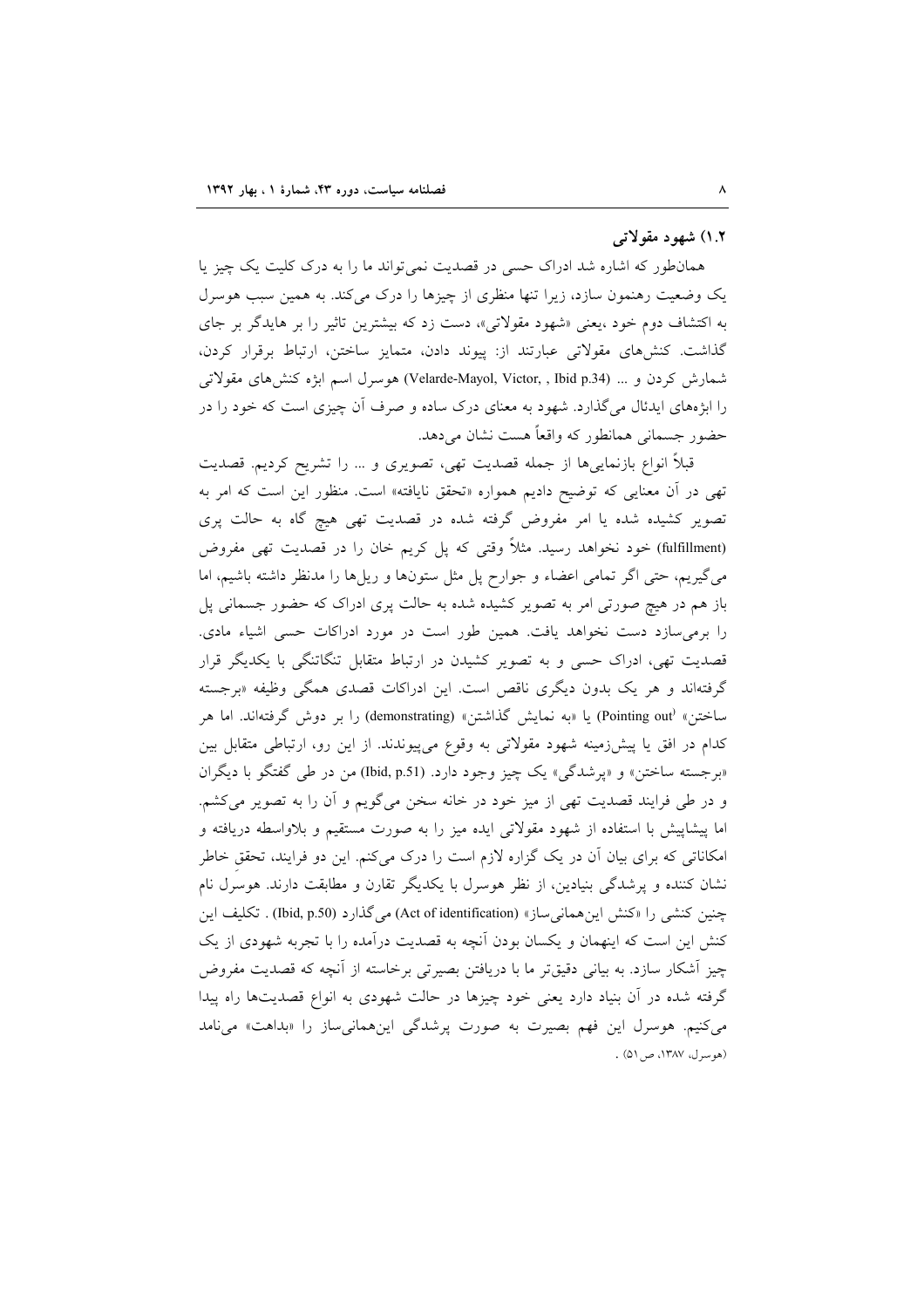فهم مساله شهود مقولاتی از همه بیشتر ارتباط تنگاتنگی با آن موضوعی دارد که هوسرل أن را «بيان» (Aus-sage) مي خواند. پيش از اين خاطر نشان شد كه معناي بنيادين شهود ضرورتاً محدود و محصور در ادراک حسی بنیادین نیست. از طرف دیگر آشکار کردن تعین حقیقت به مثابه ارتباط حقیقی یا همان تعیین وضعیت امور طبق گزارهها و اظهارنظرها زمانی به انجام می رسد که ما معنای این عبارتها را با ادراک خود آن صندلی به مثابه یک چیز تکمیل کرده باشیم. تمامی جهت مندی های ساختار قصدیت ما در حقیقت از طریق بیانات گسترش پیدا می کند. بنابراین سادهترین ادراکات ما قبل از ادراک حسی به بیان درمی آیند. قضیه به این صورت نیست که ما آنچه را میبینیم میگوییم بلکه بر عکس: آنچه را در مورد چیزها میگویند (بیان میکنند)، میبینیم (Heidegger, Ibid, p.57). اعلام کردن (Announcing) کنش ادراک – بازنمایی، حکم کردن، آرزو کردن و … – به دیگران اولین امکان بیان کردن است. امکان دوم بیان *ارتباط* است. بیان ارتباطاتی معین از شیء را عیان می سازد که در کلیت مفصل بندی نشدهاش به صورت مستقیم و ساده به ادراک ما درمی[یند. گزاره ارتباطات ذکر شده را از محتوای کلیای که در شیء مورد نظر به شهود درمیآید، بیرون میکشد. این عبارت را در نظر بگیرید: «این صندلی زرد و با روکش مخملی است». اَن چیزهایی که در این گزاره پیش روی خود داریم عبارتند از: خود صندلی که همان چیزی است که ادراک صرف و ساده برجسته ساخته است. عبارتی هم در مورد صندلی پیش روی ماست: زرد-هستن و مخملی-هستن. آیا این عبارت را میتوان با استفاده از شاخصهای ادراک حسی در خود شیء نشان داد؟ شما از این قابلیت برخوردارید که با دیدگان خود زردی و دارای روکش مخملی بودن صندلی را درک کنید. اما با دیدن صندلی هرگز به معنای «این»، «است»، «با» و «و» دست نخواهید یافت. «هستی» دقیقهای واقعی از صندلی همچون چوب، وزن، سفتی و رنگ نیست. رنگ زرد را می توانیم ببینیم اما زرد-هستن را خیر.

نوع ديگر كاركرد بيان «پيوند دادن« و «از هم گسيختن» چيزهاست؛ نقشي را كه عباراتي چون «و» و «یا» بازی میکنند، از آن این نحو از شهود مقولاتی است (Heidegger, Ibid, p.65) . ساختار صوري اين كنش به صورت (الف + ب + ج + د ...) است. «+» در اين نوع از عبارات کاملاً صورتی عینی دارد. «و» عینیتی جدید را به وجود میآورد که بر مبنای عینیت اول پایهگذاری شده است اما عینیت اول را صریحتر میسازد و بنیانی عینی برای تشکیل شدن مفهوم «حاصل جمع» را فراهم میآورد. با استفاده از این کنش شهودی تکین (singular) دستهای از پرندگان یا ردیفی از درختان را ادراک میکنم. یکپارچگی و کلیت یک ردیف، یک گله و یا یک دسته بر مبنای عمل قبلی شمارش اعضای آن گروهها نیست، بلکه یکپارچگی و اتحاد شهودي در مورد اعداد است كه كليت را به سادگي در دسترس ما قرار مي دهد.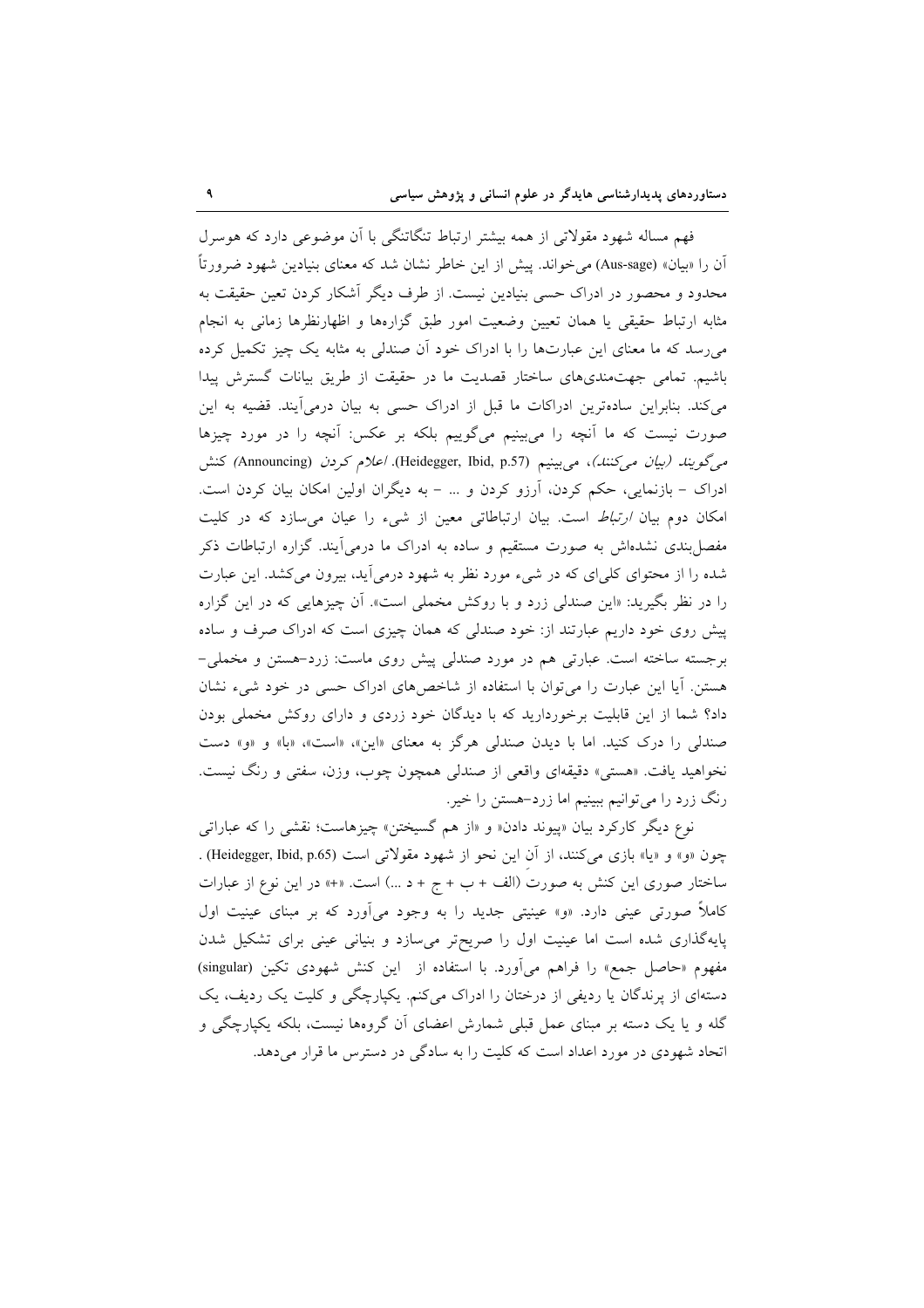آخرین نوع از کنش شهود مقولاتی «کنش ایدهپردازی» (Ideation) است که مفاهیم و ایدهها را به شهود درمی[ورد و ایده یک چیز و نمای بیرونی آن را در اختیار ما قرار میدهند. (ساکالوفسکی، ۱۳۸۳، ص۳۱۲) وقتی در جهان پیرامونی[م دست به ادراک خانهها می زنم، در وهله اول خانهها را در تفرد (Isolation) و خاص بودگی شان (Specificity) نمی بینم. در عوض، در ابتدا درکی از «نوع» خانه دارم و آن خانههای به خصوص را نمونهای از خانه در حالت کلی می یابم. مبنای چنین نوعی از درک کلیت «خانه» در ادراک تفردها و امور صرف و ساده نهفته است. امور متفرد در درک کلیتها نقشی بنیانگذارنده دارند. اما عینیت بنیانگذارنده وارد محتوای آن چیزی نمی شود که در ایدهپردازی مورد قصدیت واقع شده است. بدین ترتیب هر ادراک انضمامی متضمن درک پیشاپیش یگانگی و وحدانیت انواع است.

# ۱.۳) امر پیشینی

دستاورد سوم و اَخر پدیدارشناسی هوسرل درک جدیدی است که او از مفهوم «امر پیشینی» ارائه میکند. «امر پیشینی» از حیث صوری أن چیزی است که هماره قبل تر از هر نوع شناختی وجود داشته است اما هیچ گاه معلوممان نشده است که اَن چیزی که در نسبت با اَن یک چیز قبل تر بنیاد گذاشته شده، چیست. امر پیشینی در عین حال بر تعاقب زمانی، یعنی ایده قبل و بعد بودن، دلالت دارد (Heidegger, Ibid, p.73). تعیین ویژگی های کنش ایدهیردازی به مثابه شهود مقولاتی بر ما روشن نمود که چیزی همچون برجستهسازی ایدهها هم در حوزه امور ایدئال و هم در میدان امور واقعی به وقوع میپیوندد. ایدههای حسی|ی هم وجود دارند؛ ایدههایی که ساختارشان از محتوای موضوع تحت بررسی نشات میگیرد، ایدههایی همچون «رنگ»، «ماده بودن» و «مکانیت» «زمانیت». پیشینی بودن این چند مورد حکایت از آن دارد که امر پیشینی نه چیزی درونٖبود است که اساساً متعلق به حوزه سوژه باشد و نه چیزی برونٖبود که مشخصاً مبتنی بر واقعیت باشد. بلکه از نگاه پژوهش پدیدارشناختی امر پیشینی عنوانی است که برای یک حوزه از هستی برگزیده شده است. از این رو اولین نکتهای که یدیدارشناسی مستقیماً به نمایش میگذارد، حوزه جهانشمول امر پیشینی است. شیوه دسترسی به این حوزه جهانشمول از راه ادراک صرف و ساده و شهود بنیادین به دست میآید. از اینجا به بعد است که این حوزه عمل برای ما پدیدار خواهد شد که برای دستیابی به امر پیشینی حوزه پژوهش خود را به ویژگیهای هستیشناختی هستندگان محدود سازیم. هایدگر معتقد است که اکتشاف امر پیشینی ارتباط وثیقی با مفهوم هستی و پرسش راجع بدان دارد.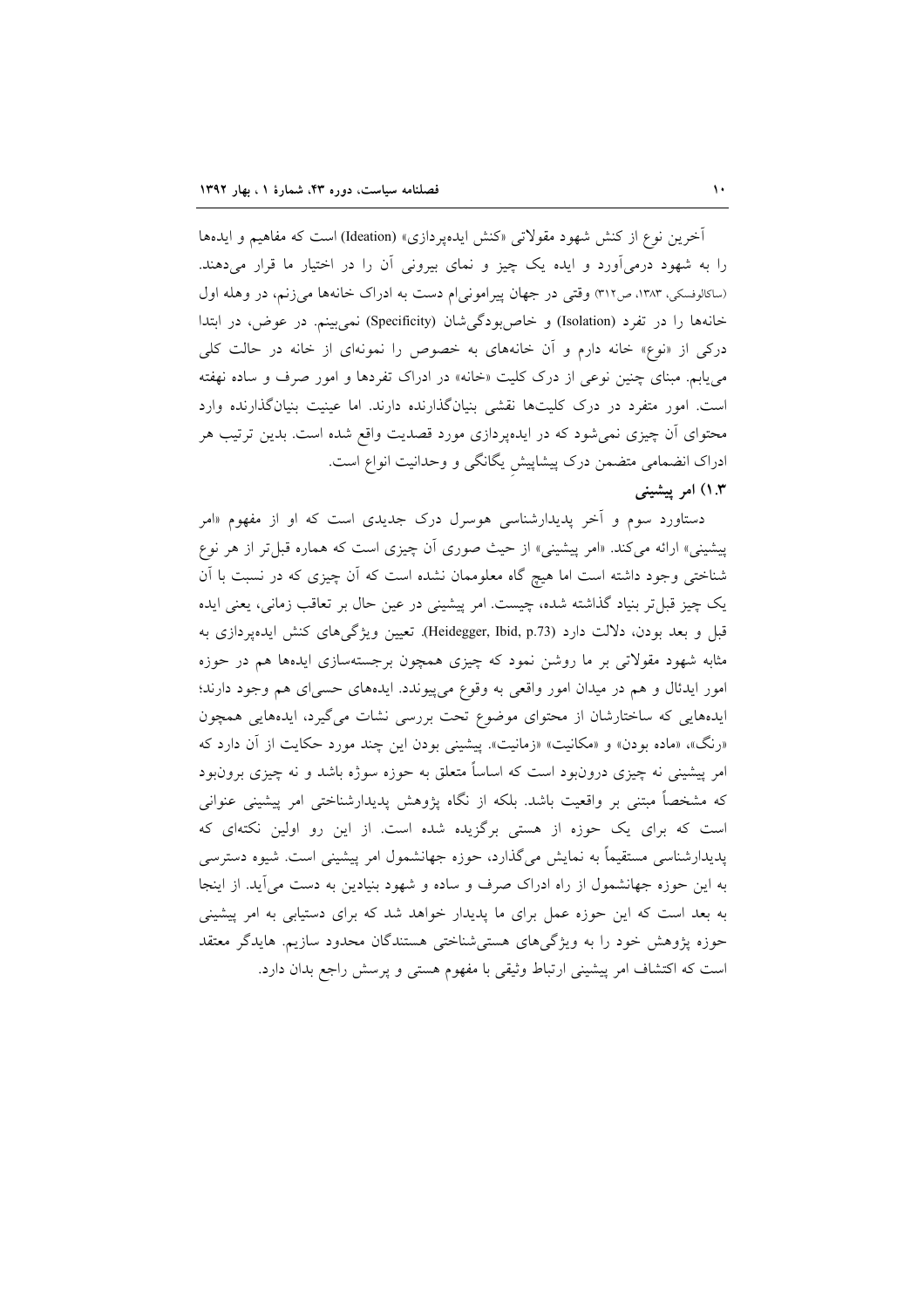## ۲. نقادی هوسرل

از نظر هایدگر، هوسرل نتوانسته بر سر قول و قرار پدیدارشناسی بایستد. او در نهایت امر در چهارچوب هستیشناسی دکارتی باقی مانده است. مفهوم آگاهی در پدیدارشناسی در واقع از روانشناسی دکارتی و معرفتشناسی کانتی به عاریت گرفته شده است. هایدگر به منظور اثبات این موضوع، این نقصان بزرگ هوسرل را در مورد سه مفهوم فلسفه او – قصدیت، بداهت و ایدهپردازی – نشان می دهد که در اینجا تنها به ذکر ایراد او در مورد قصدیت بسنده می کنیم (Heidegger, 2005, p.209). هایدگر اعتقاد دارد که هوسرل از آنجایی که بند ناف خود را از فلسفه دکارت نگسلیده است، قصدیت را به مثابه یک رفتار خاص تئوریک تفسیر می کند. و این صراحتاً به این معناست که در هر بافتار قصدی با هر نوع پیچیدگی مربوط به خود، معنای تئوریک از یک چیز بنیان اّن قصدیت را تشکیل میدهد. یعنی پیش از دوست داشتن، نفرت داشتن و یا حکم صادر کردن آنچه ساری و جاری است بازنمایی تئوریک از یک چیز است (Ibid, p.211). از این رو به نظر هوسرل دادهشدگی یک هستنده در حوزه قصدیت هر آن چیزی است که در وهله اول به صورت تئوریک در قصدیت درک میکنیم. این هستنده به عنوان هستنده طبیعی بنیانهای مختلف هستی را تشکیل می دهد. به همین خاطر در طی فرایند قصدیت همه ارزش۵ای یک هستنده طبیعی بر هستندههای دیگر تحمیل خواهد شد و حتی در بنا نهادن حوزههای مختلف هستی دغدغههای مربوط به قطعیت امر طبیعی سلطه خود را در سراسر قلمرو هستندگان حفظ می کند.

# ۳. پدیدارشناسی هرمنوتیکی هایدگر

أغاز جداسری هایدگر با هوسرل و با تمامی فلاسفه قبل از خود از اینجا شروع شد که او پدیدارشناسی را یک «نظرگاه» (Standpunkt) یا یک «جهتگیری» (Richtung) به خصوص نمي،ديد. يديدارشناسي صرفاً «مفهومي روشي» است كه از چند و چون چيستي ابژه يژوهش فلسفی حکایت نمیکند، بلکه *چگونگی* دسترسی به این موضوعات را تعیین میکند. (Heidegger, 1976, S.37) به همین خاطر هایدگر در سر تا سر عمر خویش نه فقط از گرایشات علمزده عاری از تفکر بلکه از کل ترفندها و ابزارهای تکنیکیای که متافیزک غرب برای پیشبرد رشتههای نظری از آنها سود جسته است، برائت می جست و پدیدارشناسی را علیه آن گرایش ها به کار می گرفت.

يديدارشناسي از دو جزء «يديدار يا فنومن» و «لوگوس» تشكيل شده است. يديدار يعني «خود را نشاندهنده از جانب خود» (Ibid, S.38). يونانيان يديدار را همان «هستنده» مي دانستند. هر هستنده به شیوههای مختلفی، متناسب با چگونگی دسترسی داشتن به آن، خود را از جانب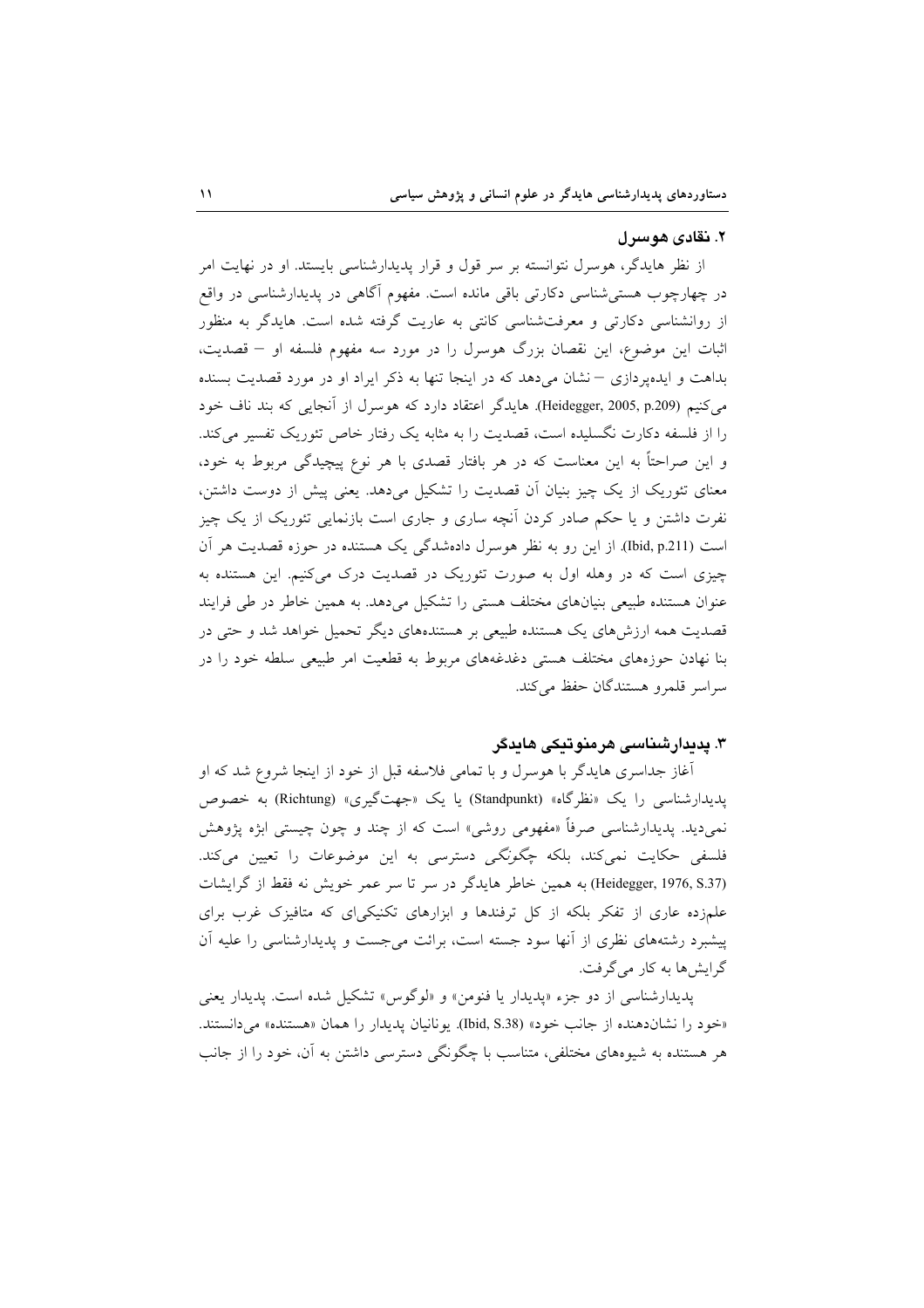خود نشان میدهد. هایدگر در یک تقسیمبندی چندگانه انواع مختلف نشان دادن پدیدارها را برشمرده و دست آخر به این نتیجه میرسد که همه این چند شیوه ریشه در نشان داده شدن پدیدار از جانب خودش دارند و تا زمانی که نشان دادن را درنیابیم، هیچ یک از این نحوههای مشتق شده از آن را درنخواهیم یافت.

نوع اول نشان دادن «وانمود كردن يا جلوه» (Schein) است. (Ibid, S.39) در اين حالت يك هستند چنین و چنان طور به نظر می٫رسد. مثلاً فردی از دور چنان به نظر می٫رسد که خسته باشد. اما در واقع چنین نیست. به نظر هایدگر، ساختار پدیدار و وانمود از لحاظ مبنا با یکدیگر یکی هستند. تنها در صورتی که یک چیز بر طبق معنای خودش چنان وانمود کند که خود را نشان میدهد، یعنی وانمود کند که پدیدار است، *می تواند خو*د را *به مثابه* چیزی نشان دهد که خودش نیست. بنابراین وانمود کردن به نحو ثانویه بنیاد در پدیدار دارد. به همین علت اصطلاح «پدیدار» را به معنای ایجابی پدیدار اختصاص داده و «وانمود» را مختص معنای سلبی اّن میدانیم. نوع دوم پدیدار را «ظاهر» (Erscheinung) میbid, S.39) هواهر بیماری، مثلاً سرخی صورت به عنوان علامت تب، را در نظر بگیرید. در این حالت وقایعی خود را در بدن اعلام می کنند و با این خود را نشان دادن به وجود اسباب مزاحمتی در بدن اشارت دارند که خود را نشان نمیدهد. در واقع چیزی که خود را نشان نمیدهد از معبر أنچه که خود را نشان میدهد خود را گزارش میدهد. همه نشانهها، علائم بیماری و نمادها از این قاعده تبعیت می کنند؛ چیزی که خود را نشان میدهد، اما هرگز وانمود کردن نیست از آن چیزی گزارش می کند که خود را نشان نمیدهد. به وضوح میتوان دید که هر چند «ظاهر» در معنای پدیدار یک خود را نشان دادن نیست، اما خود را *بر مبنای «خود را نشان*دهنده» استوار ساخته است. وقتی «ظاهر» را در نظر میگیریم، میتوانیم أن را به چند دقیقه معنایی تقسیمبندی کنیم. در یک سو، امر گزارشگری وجود دارد که خود را نشان میدهد و در این نشان دادن حکایت از امری می کند که خود را نشان نمی دهد. از طرف دیگر، امر گزارشگری قرار گرفته که خود را نشان نمیدهد. وانگهی خودِ معنای پدیدار به عنوان خود را نشان دهنده نیز در «ظاهر» پنهانی و مضمر است. قسم دیگر «ظاهر» را باید امری «فراآوده شده» (Hervorgebrachtes) در نظر بگیریم (Ibid, S.41) که وقتی به وقوع می پیوندد که امر گزارش کننده از چیزی برون تابد و در آن بروز پیدا کند که هیچ گاه آشکار نیست و آشکار نخواهد شد. در این حالت، «ظاهر» به معنای فراآورده و امر تولید شدهایست که هستی اصیل فراآورنده را تشکیل نمیدهد، بلکه به معنای «ظاهر صرف» (Blosser Erscheinung) است. اعلام کننده فراآورده شده بی شک خود را نشان میدهد اما به گونهای که به عنوان تابشی برونی از چیزی که آن را اعلام میکند همین چیز را دائماً در خودش پوشیده نگاه میدارد. در اینجا امر اعلامکننده خود را در «ظاهر» پنهان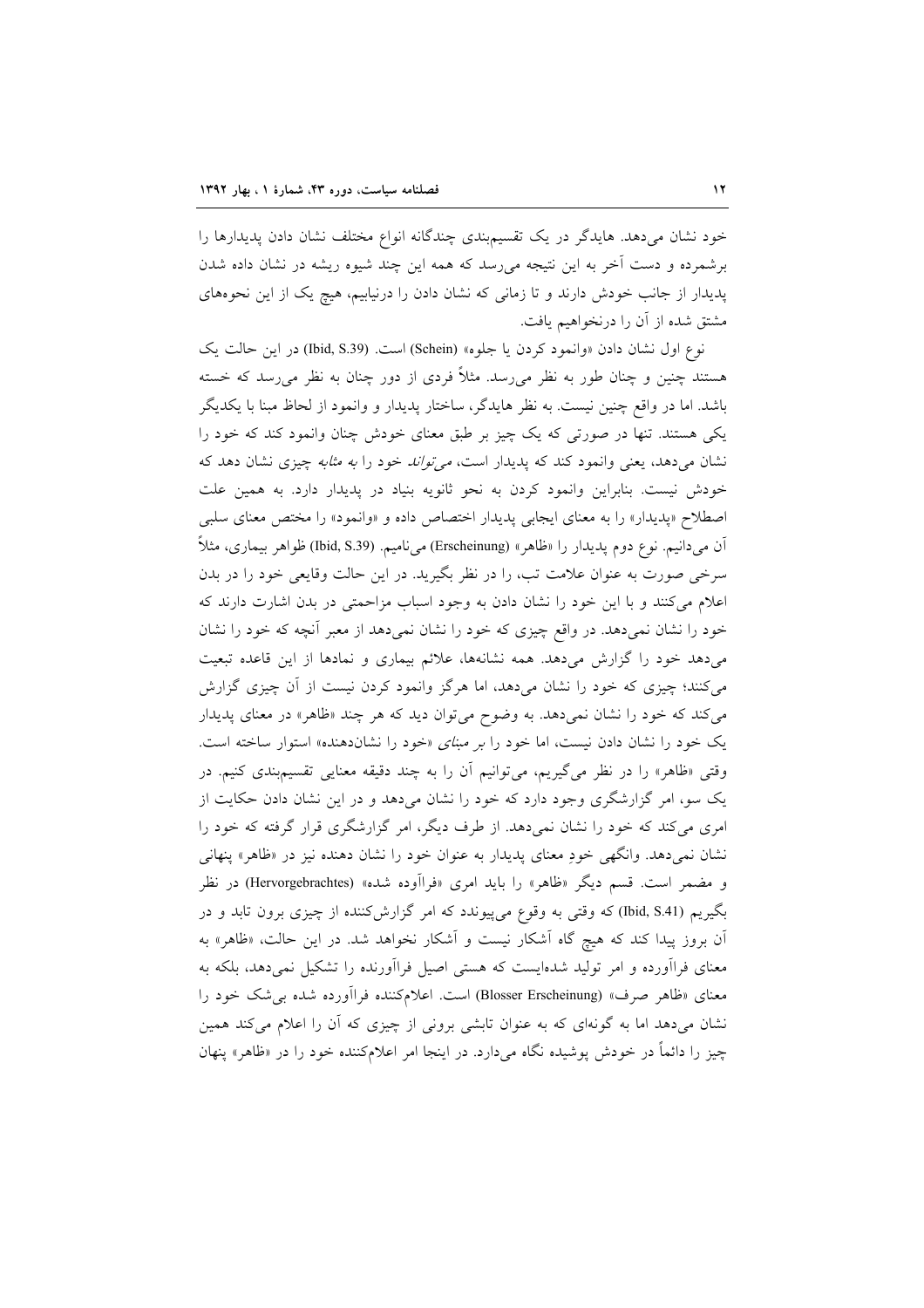می کند. آنگاه که «ظاهر» امری که خود را نشان میدهد به «وانمود» تبدیل شود، «ظاهر» مي تواند به «وانمود محض» (Blosser Schein) تبديل شود (Ibid). به عنوان مثال ممكن است نور به نحوی به صورت یک نفر اصابت کند که چهرهای قرمز پیدا کند و ما این قرمزی صورت را به مثابه نشانه تب تلقى كنيم. همه اين تفاصيل اين نكته را به اثبات مى رساند كه «ظاهر» و «وانمود» به شیوههایی متفاوت در پدیدار، خود را نشاندهنده از جانب خود، ریشه دارند. این تمایزات عمده ظاهراً در پاسخ به کسانی مطرح شده که پدیدارشناسی را در تقابل با انتولوژی قرار میدهند (Blattner, 2006, p.16). آنها نشان دادن را برابر با «وانمود» و «ظاهر» می پندارند و طبیعتاً آن را در تضاد با خود واقعیت چیز، آنچنان که هست، قرار میدهند. اگر به تفسیر این گروه پایبند باشیم، پدیدارها را به عنوان ظواهری تفسیر نمودهایم که به صورت غیر مستقیم خود را بازمی نمایانند. بنا بر این نظرِگاه، چیزها با استفاده از جانشینها و مابهازاءها و ایدههای دروني، وجود خود را اعلام مي كنند. ابژههاي برونبود با انگيختن بازنمايي هايي، ذهن ما را تحت تاثیر قرار میدهند و خود را برای آگاهی ما حاضر میسازند. مثلاً در یک تجربه دیداری از این لیوانی که روی میز من قرار دارد، لیوان به نحو علت و معلولی با دستگاه حسانی من یک ارتباط متقابل برقرار می سازد و این ارتباط متقابل، یک تجربه حسانی از لیوان به وجود میأورد. این تجربیات حسانی باید مرا به وجود خارجی یک چیز **راهبری** کند. حال أنکه از نظر هایدگر ما هرگز پدیدار را تعریف یا اثبات نمیکنیم، بلکه در مواجهه با جهان آن را پيشفرض گرفتهايم.

و اما بحث «لوگوس». این واژه در طول تاریخ معانی مبهم و متکثری پیدا کرده است. هایدگر معنای بنیادین آن را «گفتار» (Rede) میداند. (Heidegger, Ibid, S.43) لوگوس را به «خرد»، «حکم»، «مفهوم»، «تعریف»، «بنیاد» و «ارتباط» ترجمه و همزمان تفسیر کردهاند. در پدیدارشناسی هایدگر، کند و کاو در مورد لوگوس منحصر به معنای بینادین اّن یعنی گفتار مانده است. گفتار بدواً به معنای اصوات معنیدار نیست، بلکه یعنی آشکار ساختن آن چیزی که گفتار راجع بدان است. لوگوس فرایندی است که اجازه میدهد چیزها برای گوینده و مخاطبان گفتارش دیده شوند (Ibid). امر گفته شده از آنچه گفتار درباره آنست برگرفته میشود، به نحوی که ارتباط گفتاری آن را آشکار ساخته و در دسترس دیگران قرار می دهد. گفتار سپس در «صحبت کردن» و اعلام کردن صوتی در واژگانها، تعینی انضمامی پیدا می کند. ویژگی دوم گفتار «ترکیب» است (Ibid, S.44). منظور از ترکیب برقراری ارتباط و گره زدن تصورات با یکدیگر نیست، بلکه معنای ترکیب در اینجا بیشتر با درکی که هایدگر از مفهوم حقيقت دارد (الثيا) رابطه نزديک دارد. لوگوس از حيث آيوفانتيک (ماقبل حملي)، چيزها را با یکدیگر ترکیب میکند، یعنی اجازه میدهد که یک چیز در حالت *با هم هستن اش* با چیزی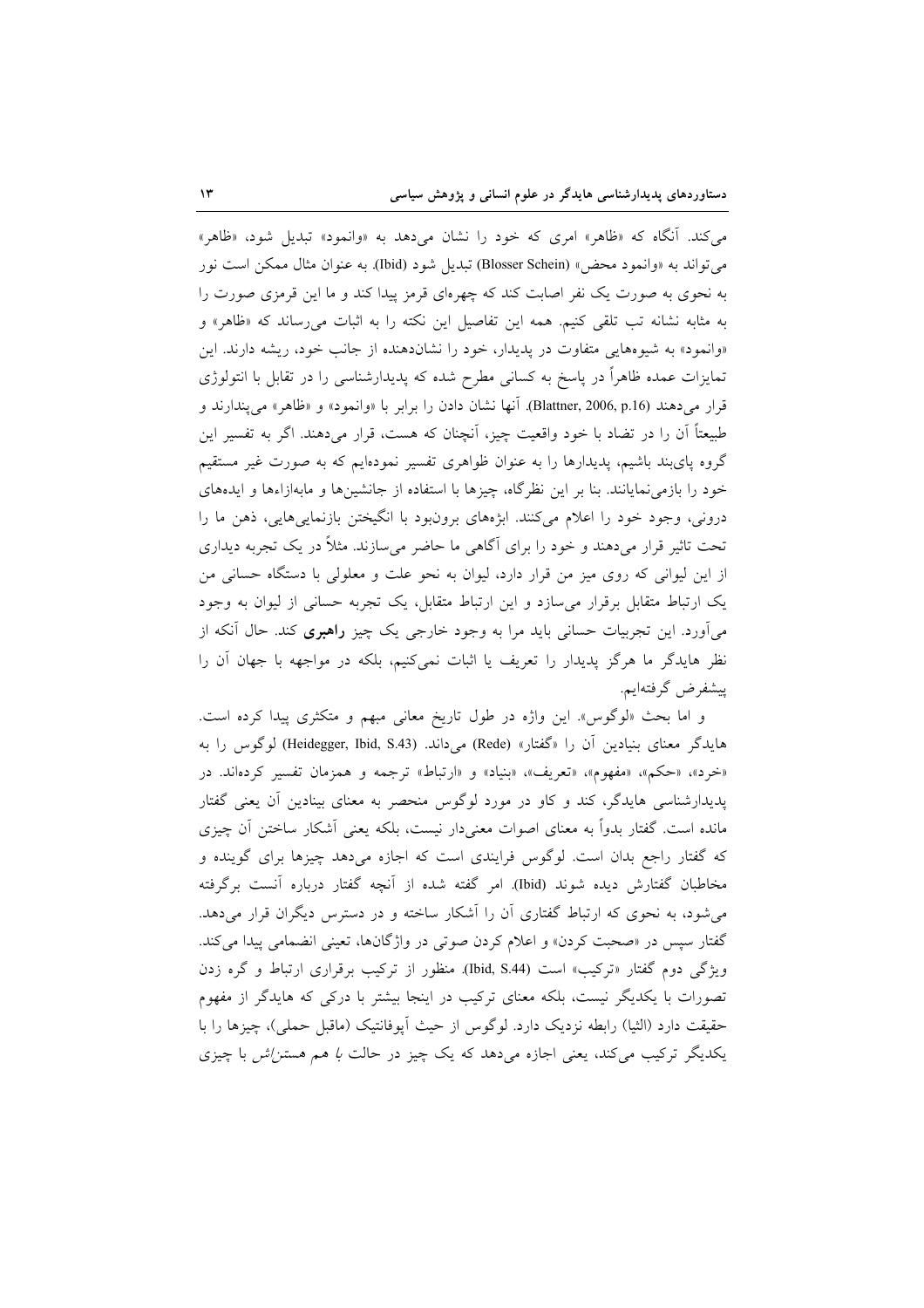دیگر دیده شود (Ibid) چندی بعد منظور هایدگر از الثیا را توضیح خواهیم داد. گفتار با عمل مجال دیده شدن دادن از پوشیدگی خودش به درمیآید و به مثابه چیزی ناپوشیده مکشوف می شود و یا اینکه یک چیز را فرومی پوشاند و آن را در قالب آنچه که نیست، جا می زند. سنت چند هزار ساله تفکر غرب محل «حقیقت» را گفتاری دانسته است که در حکم متجل<sub>ی</sub> می شود. هایدگر ابداً یا جا پای متفکرین پیش از خود نمی گذارد. «حقیقت» در معنای نخستینی ترش به «اندیشه و دریافتن صرف» *(نوآین)* اطلاق میشود (Ibid, S.45). همانطور که دیدن رنگ و شنیدن صدا را به اکتشاف درمی آورد، *نوآین* نیز کارویژه اکتشافگری هستندگان در حالت کل<sub>ی</sub> و از حیث هستی شان را بر دوش می کشد. هر یک از هستندگان متناسب با شیوه هستی خود، *نوأين مخصوص* به خود دارد.

اگر آنچه را که در مورد پدیدار و لوگوس گفتیم در کلیتی وحدانی در خاطر مجسم کنیم، یدیدارشناسی چنین فرمولی پیدا خواهد کرد: گفتار پدیدارها، خود را از جانب خود نشان دادن پدیدارها؛ «اجازه دادن به پدیدارها تا اَنچنانکه خود را از جانب خود نشان میدهند، دیده شوند» (Ibid, S.46). این جمله معنایی صوری از پدیدارشناسی را القا میکند. از جمله فوق این معنی مستفاد میشود که متعلقات این علم به گونهای که هر چیز قابل بحثی درباره این متعلقات با نمايش مستقيم (Directer Aufweisung) و توجيه مستقيم (directer Ausweisung) بررسی شود باید به چنگ آورده شود. وفادار ماندن به تصور صوری پدیدارشناسی، حوزه این روش را به أشکار کردن مستقیم و برواسطه «دربارهی چه» گفتار محدود میسازد. خصلت توصیفی بودن پدیدارشناسی یعنی اینکه پدیدارها را باید از نوع «چیز بودگی» (Sachgehalt) امر مورد توصیف استخراج کنیم. یعنی نوع رویارویی با یک چیز را باید متناسب با نحوه چيزبودگي خود اُن چيز تعيين کنيم.

اما آنچه برای هایدگر اهمیت دارد مفهوم پدیدارشناختی پدیدار است که متعلق به شیوه و ساختار این نمایش دادن و تبیین چیزهاست؛ یعنی هر آن چیزی است که این قابلیت را در پدیدار به وجود میٍ اَورد تا خودش را از جانب خودش نشان دهد. از طرف دیگر با توجه به این مساله که به نظر هایدگر ساختارهای صوریای که نقشی کلیدی در انتولوژی ایفا میکنند ساختارهایی زمانمند هستند، پس به انجام رسانیدن انتولوژی پدیدارشناسانه یعنی أشکارسازی یدیدارها از حیث ساختارهای زمانمندشان. درک هستندگان از حیث ساختار زمانمندی شان برابر با درک این یا آن هستنده نیست، بلکه مستلزم فهم هستی هستندگان است. هستی خصلت یا ویژگی پدیدارها نیست، بلکه ساختار معنایی و پنهانی هر چیزی است که به فهم دازاین درمیآید. پدیدارشناسی نحوه دسترسی و شیوه تعینبخشی به آن چیزی است که قرار است موضوع هستی شناسی باشد. مفهوم پدیدارشناختی پدیدار، هستی هستندگان و معنای آن و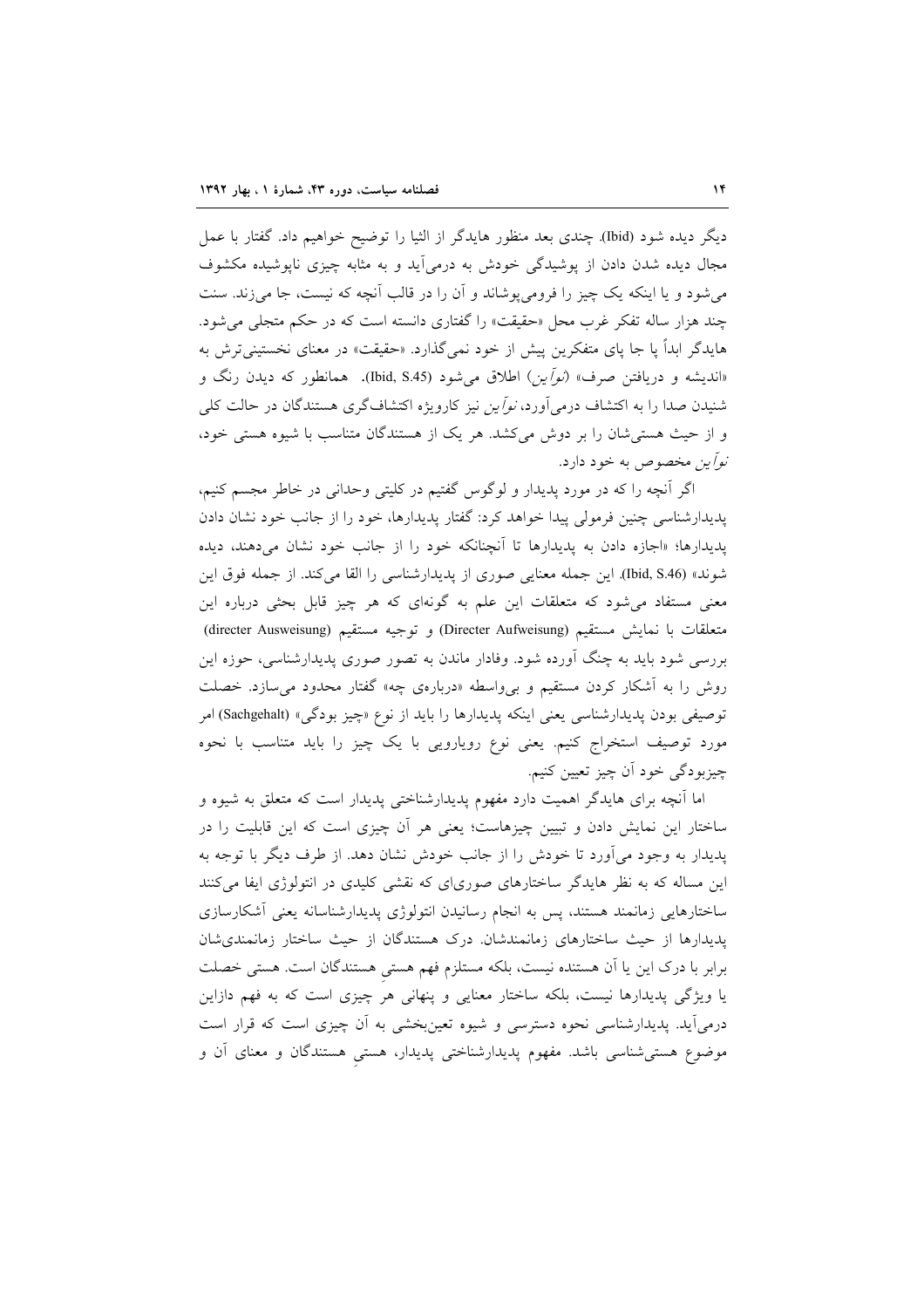تغيير و تحولات و مشتقات أن را بر ملا مىسازد. بنابراين مهمترين وظيفه پديدارشناسي تعيين «نقطه عزیمت» تحلیل، «راه دسترسی» به پدیدار و شیوه «عبور» از خلال پوشیدگی های حاکم بر أنست (Ibid, S.49). هستی همواره هستی یک هستنده است. از این رو اولین گام در راه تعیین «نقطه عزیمت» تحلیل هستی، حاضر ساختن خود هستنده است. آنگاه نوبت به تعیین «راه دسترسی» صحیح به پدیدار هستی آن هستنده است.

میدانیم که پروژه *هستی و زمان،* انتولوژی بنیادین، یعنی تحلیل اگزیستانسیال دازاین است. (Ibid, S.18) طرح هستر و زم*ان* حول این موضوع شکل یافته است که دازاین دارای فهمی رفت و برگشتی با هستی است و رسالت انتولوژی بنیادین این است که این نوع فهم را بازشکافد بدان امید که بتواند به معنای خودِ هستی دست پیدا کند. از این نکته که با فهم هستی توسط دازاین روبروییم، این نتیجه حاصل میآید که معنای روشی توصیف پدیدارشناسی «تفسیر» است. از این رو لوگوس پدیدارشناسی دازاین ویژگی تفسیری و هرمنوتیکی دارد (Ibid, S.50). از راه تفسیر است که دازاین فهم هستی متعلق به خود، معنای اصیل هستی و ساختار بنیادین هستی خودینهاش را ابراز و اظهار می کند.

تفسیر به این دلیل «راه دسترسی» صحیح به دازاین است که «فهم» یکی از دقائق «در-هستن» در ساخت بنیادین دازاین، یعنی «در-جهان-هستن»، است. منظور از «در-هستن»، اندر بودن یک چیز پیش،دستی (Vorhandenen) در درون چیز پیش،دستی دیگر نیست. «در–هستن» مبین أنست که «در–جهان–هستن» خود «اَنجا» (دا)ی خویش است. (Ibid, S.176) یعنی این و بودن «من- اينجا» خودش را از «اَنسو» بودن تودستیها (Zuhandenen) (هستندگان درونجهانی که دازاین دلمشغول (Besorgen) آنهاست) در معنای هستن دلمشغولانه دوریزداینده (Ent-fernung) و جهتگیرنده (Ausrichtung) به سمت «آن و» میفهمد. اینکه ما دازاین را «من-اینجا»یی تعریف می کنیم که پیوندی با «آن سوی» خویش گرفته به معنای آنست که دازاین مقولهای از سنخ یک فکت نیست، بلکه در جهان خویش به صورت «واقعبوده» (faktisch) گسترده شده است و ذات او به ذات بقیه هستندگانی که در جهان با او روبرو می شوند، گره خورده است. به عبارت دیگر، هستی مفسِر (دازاین) با هستی آن هستندگانی که در جهان آنها را تفسیر میکند، با هم ارتباط متقابلی دارد و در یک زمینه روی میدهد. وانگهی دازاین ماهیتاً دوریزداست. زیرا دوریهای هستندگان را از بین میبرد (Ibid, S.140). هستندگان درون–جهانی در وهله اول و غالباً به صورت تو–دستی، از حیث کاربردشان، بر دازاین منکشف می شوند. هر تودستی به تودستی دیگر دلالت داشته و خود را به آن ارجاع می دهد. این ارجاع و دلالت مندی بینش غیرتئوریک مخصوص به خود، پیرانگری (Umsicht)، دارد. دازاین از این امکان اگزیستانسیال برخوردار است که خود را در این پیرانگری قرار دهد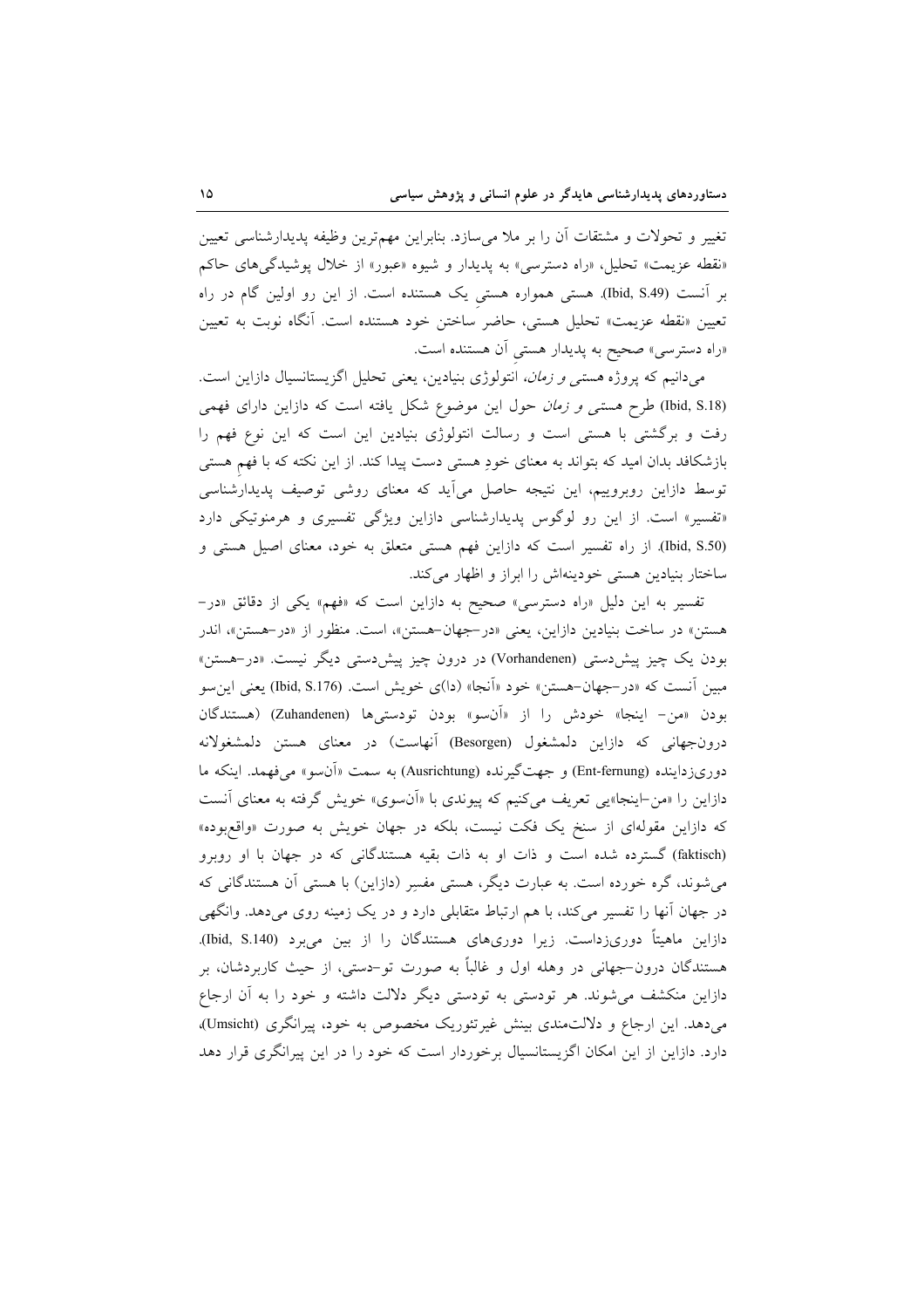و هستندگان آشکار شده در آن را نزدیک به خود سازد. به عنوان مثال دازاینی که در یک اتاق مشغول تماشای یک فیلم بسیار هیجانی است، از تلویزیون به عنوان هستندهای تودستی، هستندهای که استفاده سرگرمکننده و ... برای او دارد، دوریزدایی میکند. در پیرانگری هستندههایی که طبق مقیاسهای رسماً محاسبه شده با او فاصله کمتری دارند، از تلویزیون دورترند. ممکن است بخاریای که کنار دست اوست آتش بگیرد و او همچنان غرق تماشای فیلم باشد. «نزدیکترین چیز» همانی است که در حدود برد، دسترسی و دیدرس میانه دازاین از آن دوریزدایی شده باشد (Ibid, S.141). البته این را هم باید اضافه کرد که وقتی دازاین در دلمشغولی خود چیزی را به نزدیک خود میآورد، این به معنای تثبیت چیزی در جایگاه مکانیاش نیست که فاصلهای مشخص از یک نقطه از بدن داشته باشد، بلکه در حیطه پیرانگری هستندگان بدواً تودستی خود را جای میدهد. ویژگی دوم مکانمندی دازاین «جهت یافتگی» اوست (Ibid, S.142) هر نوع نادورسازی پیشاپیش در یک ناحیهای از پیوستگی تودستیها جهتی را برگزیده است تا بدین طریق بتواند جایگاه خود را دریابد. به این منظور «نشانهای» برای تعیین جهات برگزیده می شود. از درون این «جهت یافتگی» است که جهات ثابتِ راست و چپ سر بر میآورند. مکانیت اگزیستانسیال دازاین بستری برای هستندگانی فراهم میآورد تا هستندگان در درون جهان تلاقی شوند. «این سو» و «اَن سو» تنها در صورتی امکانپذیر میشوند که هستندهای همچون دازاین به عنوان هستی «دا» به نحو مکانمند آشکار شده باشد. «دا»ی دازاین از منظر اگزیستانسیال-انتولوژیک ویژگی نافروبستگی و گشودگی به سمت هستندگان و هستی را آشکار میکند. *دازاین گشودگی خویش است* (Ibid, S.133). ۱.۳) فهم و تفسیر

دازاین همیشه در یک جهان – سیستم درگیری (Bewandtnis) و دلالتمندی (Bedeutsamkeit) - به سر میبرد. کلیت این ارجاعات عاقبتالامر به خود او بازمیگردند، یعنی همه هستندگان درونجهانی «به خاطر» (Worumwillen) او گشوده می شوند. (Ibid. S.190) این نحو از گشودگی دازاین را فهم میiامیم. به همین خاطر از لحاظ اگزیستانسیال نحوه هستی دازاین در فهم هستن توانستن اوست. دازاین آن هستندهایست که به گونهای خود را در ارتباط با مثلاً چکش تعریف میکند که میتواند از چکش برای کوبیدن میخ بهره گیرد. خود این جهتمندی خاص نسبت به چکش را هستنتوانستن می نامیم. البته دازاین می تواند هستن توانستن متفاوتی با چکش داشته باشد و آن را به عنوان یک شیء پیش(دستی – شیء آنطور که جهانبینی علمی بدان می نگرد – دریابد. دازاین یک شیء پیش دستی نیست که به عنوان امری افزوده شده بر خود یک قابلیت و توانمندی داشته باشد، بلکه ذاتاً ممکنهستن خویش است (Ibid. S.191) . دازاین به مثابه امری ذاتاً «حال،یافتمند» (befindlich)، همیشه پیشاییش در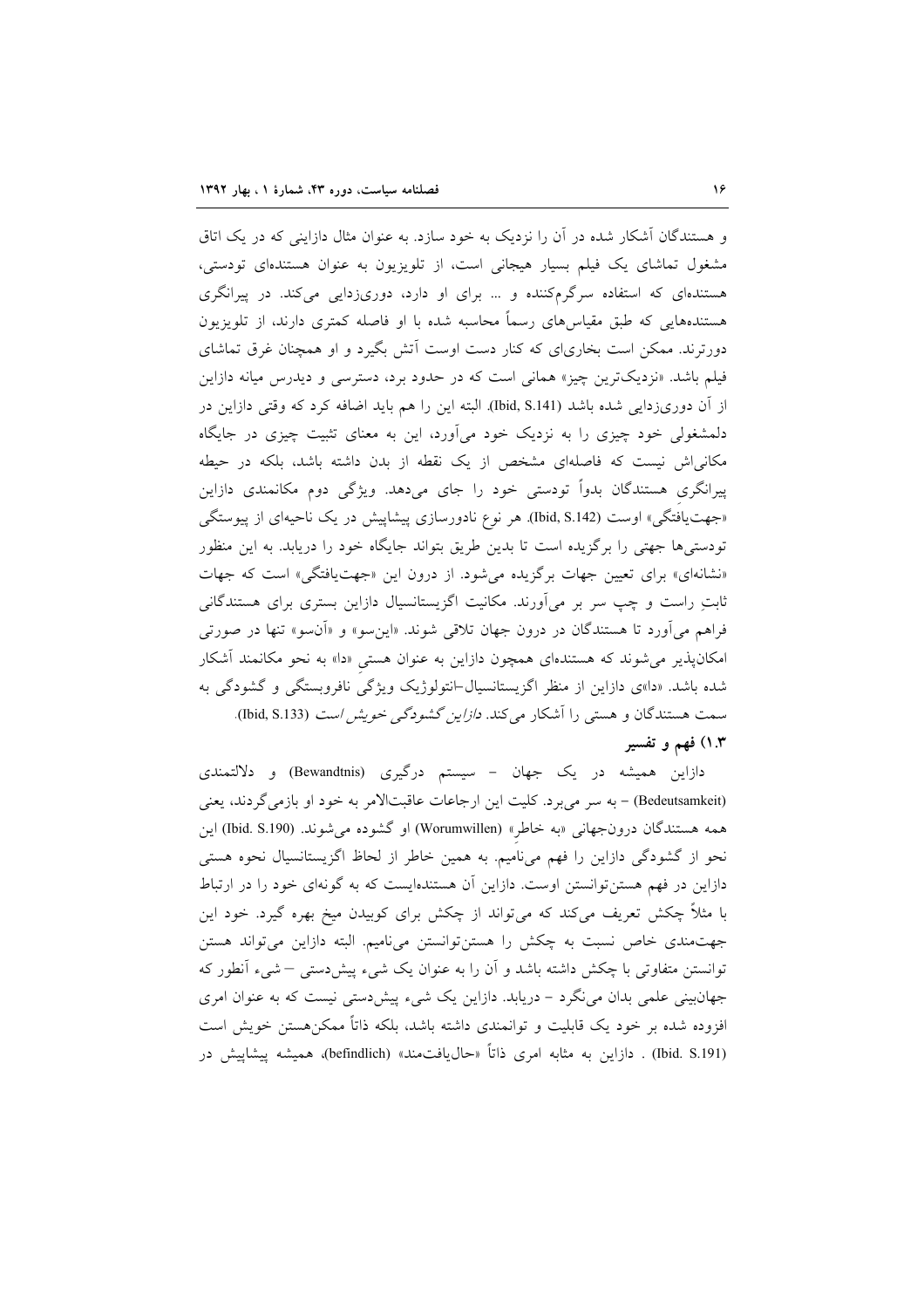امکانهای معینی درگیر است و به مثابه هستن توانستن مجال داده است که چنین امکانهایی بر او رخ نمایند(.Ibid) دازاین همیشه از پیش فراافکنده شده و «به خاطر» خود را تعیین کرده است. مثلاً در بدو تولد امکان دازاین این است که یک فرزند دختر یا پسر باشد. Dreyfus, (1995, p.189 یا وقتی دازاینی چکشی را در دستش می گیرد، «به خاطر خود» را به عنوان یک نجار ماهر یا ناشی تعیین کرده است. فراافکندن امکانات امری نامحدود نیست، بلکه ساخت هستی اگزیستانسیال فضای مانور (Spielraum) هستن توانستن را تعیین می کند. این فضای مانور زمینه پیرانگری دازاین را فراهم می کند (Ibid, p.190) . فهم در ویژگی فراافکنی اش «بینش» (Sicht) دازاین را تعیین می کند (Heidegger, Ibid, S.194). هستی در همین فراافکنی درک میشود. زیرا که دازاین به نحو حال0مند «امکانهایی» را میبیند که بر پایه آنها هست.

«تفسیر» رسالت بالنده کردن فهم را بر دوش میکشد. عمل تفسیر چیزی مجزا از فهم نیست بلکه تفسیر آن زمانی به وقوع میپیوندد که یک هستنده صریحاً در یک بینش فهمنده جای گرفته باشد (Ibid, S.197). تفسیر در نظر هایدگر ساختار «چیزی به مثابه چیزی» دارد. وقتی که درباره یک هستنده تودستی میپرسیم (این چیست؟)، قبل از آنکه نام آن چیز را در نظر بگیریم میدانیم که آن چیز به فلان منظور است. یعنی آن را در حالت دیدن صرف و ساده دستورزانه مورد ملاحظه قرار مىدهيم. اين نوع مفصلٍبندى امر فهميده شده اساساً مقدم بر هر گونه بیان کردن عبارت نظری درباره آنست. ساختار «چیزی به مثابه چیزی» در «پیشداشت» (Vorhabe) بنیاد دارد. قبل از أنکه یک هستنده تودستی را فهم و تفسیر کنیم پیشاپیش کلیتی از ارجاعات جهان و درگیری تودستیها را در اختیار گرفتهایم. تفسیر همزمان در «پیشدید» (Vorsicht) جریان پیدا می کند. «بینشی» که بخشی از پیش(داشتها را مطابق با امر تفسیر شده جدا کرده و در آن شکافی ایجاد میکند، پیشدید است. تفسیر در عین حال آنچه در پیش داشت و پیش دید حفظ شده است را در قالب مفاهیم می آورد. هایدگر این مفهومبندی را «ييش دريافت» (Vorgriff) مي نامد. (Ibid, S.200) ساختار اين «پيش»ها پيوند تنگاتنگي با «معنا» دارد (Ibid, S.201). وقتی هستندهای درونجهانی که با هستی دازاین کشف می شود به فهم درآید، میگوییم معنا دارد. آنچه که در گشودگی فهمنده قابلیت مفصل بندی شدن را دارد معنا می خوانیم. «معنا»، «بر پایه آن» فراافکنی است که از طریق پیش دید، پیش داشت و پیش دریافت تعیین شده و با اتکا بر آن یک چیز به مثابه یک چیز تفسیر می شود. (Ibid, S.201) تفسیر در هر مورد پیشاپیش در چیز فهمیده شده حرکت و از آن تغذیه میکند. این جمله هایدگر که «ماهیت دازاین در اگزیستانس او قرار گرفته است»، اکنون معنای روشنی پیدا می کند. دازاین هستندهای تعیین و تثبیت شده در «مضامین چیزمحور» (Sachhaltigen Was)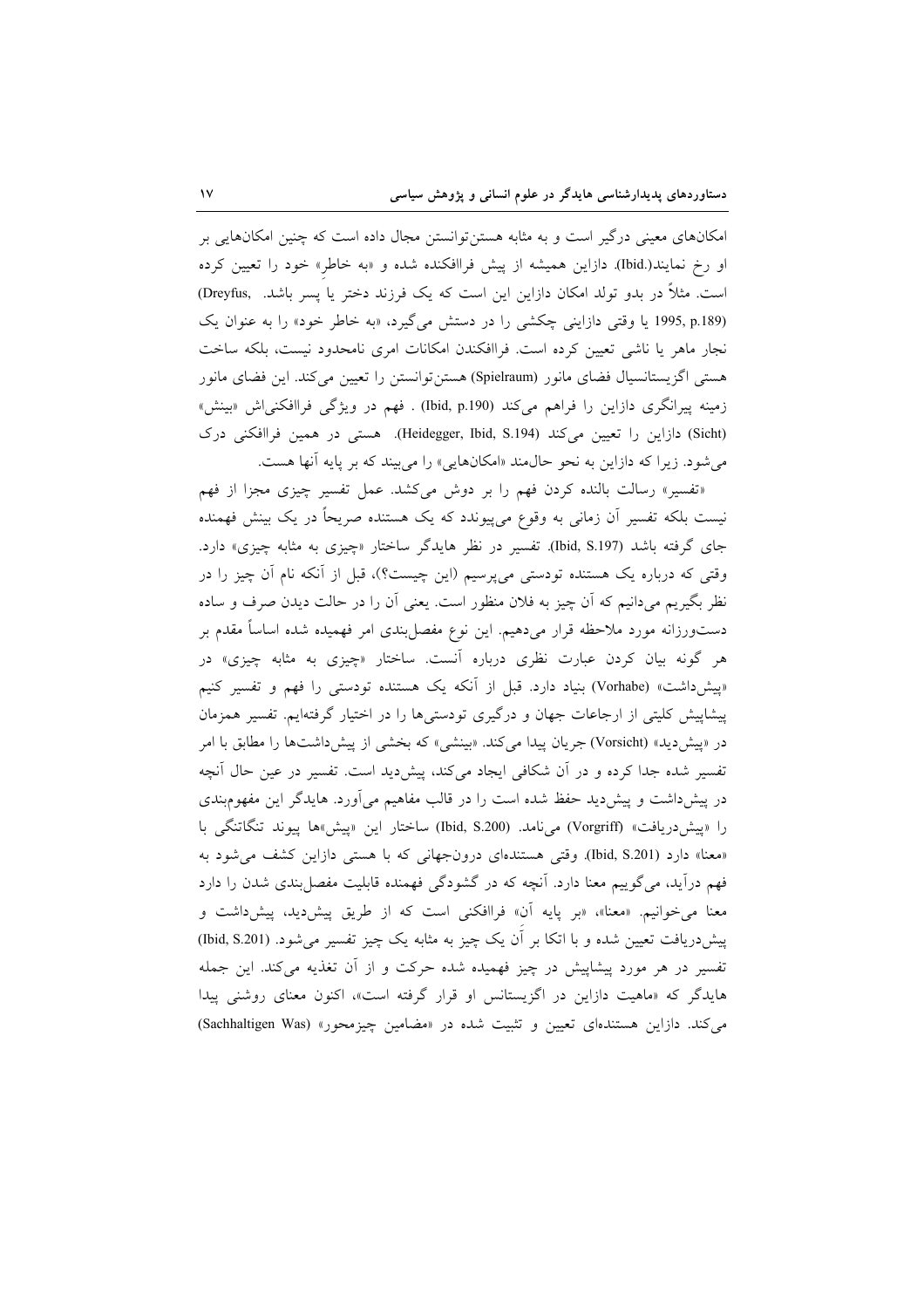نیست. او همواره خود را تفسیر میکند. چرا که دازاین در وهله اول دلمشغولی با هستندگان درونجهاني و دگر پروايي (Fursorge) با ديگران است. ۳.۲) گفتار

هایدگر بسیاری از آن چیزهایی را که سنت فلسفه منسوب به حکم میدانست – معنا، حقیقت و درک هستی - را نه به احکام بلکه به فهم و تفسیر منسوب کرد. از این رو بیان یا حکم در صورتی معنا دارد و حقیقی است که در فهم بنیاد داشته باشد. هایدگر سه نوع معنا برای بیان برمی شمارد. بیان در معنای نخست یعنی «نشان دادن» (Ibid, S.205)؛ همان معنای لوگوس. وقتی می گوییم: «این چکش خیلی سنگین است»، چکش را به عنوان یک هستنده تودستی در درون جهاناش که در بینش خاصی قرار گرفته است نشان دادهایم. بیان در تعریف دوم به معناي «حمل كردن و إسناد دادن» است (Ibid, S.205) . محمول با حمل كردن خود به موضوع، موضوع را متعین می کند. موضوع و محمول هر دو از نشان دادن نشات می گیرند. ارتباط حملی یک پدیدار را از یک وجه خود محدود ساخته و تعینی را در آن آشکار می سازد. قبل از برقراری این ارتباط حملی به صورت ماقبل حملی یا «اَپوفانتیک» درکی از چکشی که آنجاست، چه از حیث محمول و چه از حیث موضوع و چه از لحاظ نسبتی که با یکدیگر دارند، پیدا کردهایم. حالت اَپوفانتیک حالتی است که قبل از تفسیر صحیح به وقوع می پیوندد. در این مرحله دازاین با استفاده از تفسیرهای پیشینی که از هستندگان در ذهن دارد هستند پیش روی خود را ارزیابی اولیه میکند. بیان در معنای «ارتباط» هم به کار می رود (Ibid, S.206). در این معنا به آنچه که در دو معنای پیشین گفته شد اجازه دیده شدن مشترک با دیگران میدهیم. اما نباید از نظر دور داشت که بیان نحوهای از انحاء تفسیر بوده است؛ به این ترتیب که نشان دادن بیان بر مبنای آن چیزی متحقق می شود که در فهم گشوده شده و به صورت پیرانگرانه مکشوف شده است. بیان به پیشدیدی نیازمند است تا بتواند در آن محمول مورد نظر را برای هستنده رها سازد. همین طور است در مورد پیشداشت و پیش *مفهوم*. قبل از آنکه گزاره «این چکش سنگین است» معنا و مفهومی پیدا کند، وضعیتی از امور را در پیرانگری هستندگان تودستی درک میکنیم. اگر آن وضعیت امور پیرانگرانه درک نشده باشد، این گزاره هم بی معنی است. چرا که ما اساساً نمیدانیم منظور گوینده این است که چکشی سبکتر می خواهد یا دارد از چکش تعریف میکند یا … ساختار این عمل ساختار «به مثابه هرمنوتیک» یهنی همان چیزی است كه پيشتر با عنوان «تركيب» از آن ياد كرديم.

با روشن شدن مفهوم بیان، اکنون نوبت به تحلیل گفتار و زبان می رسد. به زعم هایدگر گفتار نیز یکی از «دا»های دازاین و نحوهای از گشودگی اوست. وظیفه گفتار، مفصل بندی كردن فهم در قالب معنا و دلالت¤مندي است (Ibid, S.213). در مرحله بعد كلمات عارض اين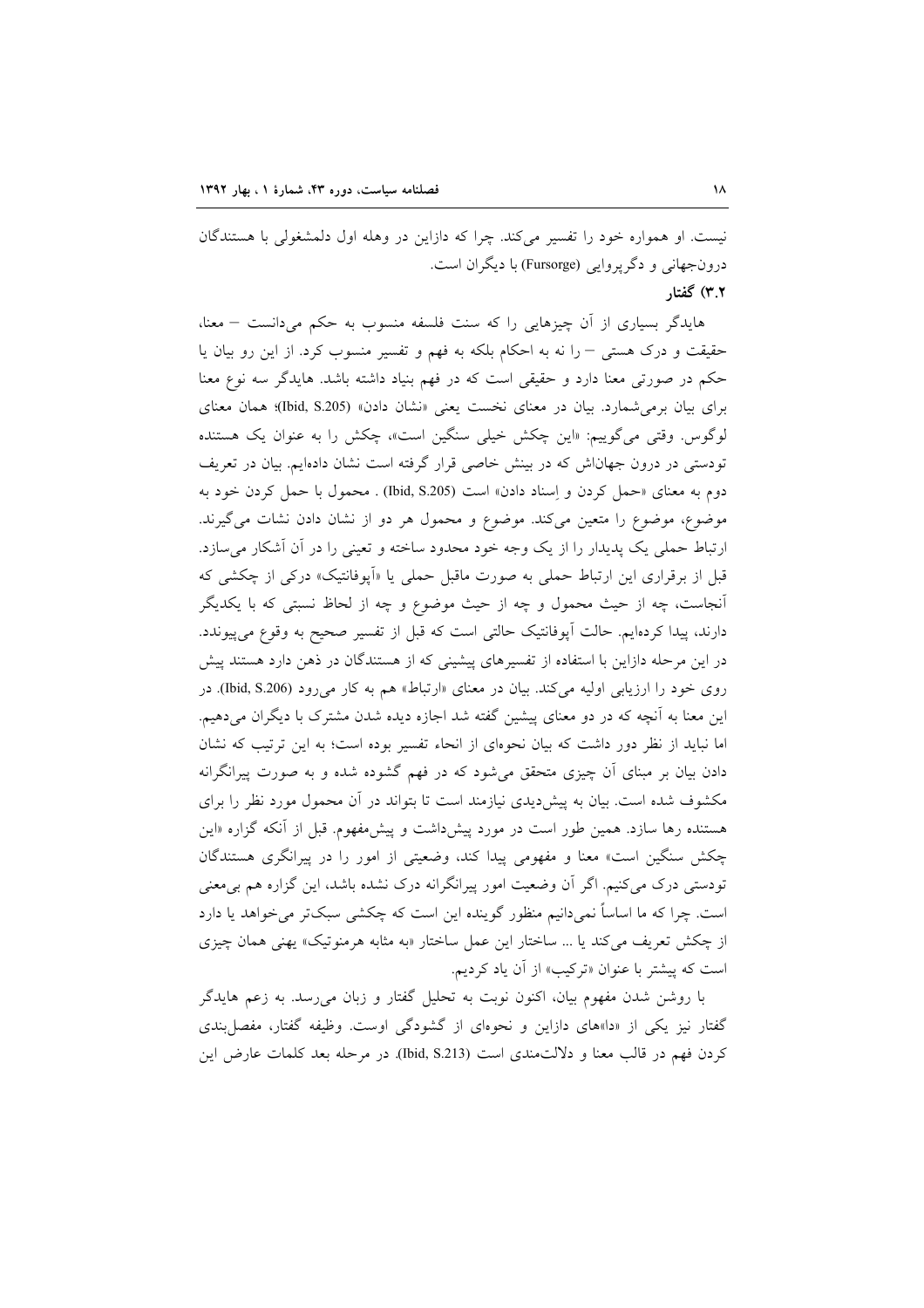معناها و مفصل بندی ها می شوند. ساختار اگزیستانسیال گشودگی دازاین در گفتار از دو امکان «شنيدن» و «سكوت كردن» برخوردار است (Ibid, S.214). دقايق برسازنده گفتار عبارتند از: چیزی که گفتار درباره آنست، گفته گفتار به خودی خود و ارتباط و اعلام. هایدگر همبستگی گفتار با فهم را بر پایه مفهوم شنیدار توضیح میدهد. شنیدن مقوم گفتار است. بر پایه این شنیدن اگزیستانسیال چیزی همچون گوش دادن ممکن می شود که از لحاظ پدیدارشناسی مقدم بر شنیدن به عنوان حس کردن آهنگها و ادراک صداهاست. ما «در وهله اول» هرگز همهمه اصوات درهم و برهم را نمی شنویم، بلکه صدای موتور سیکلتی را می شنویم که جوانی خام عقل در نیمههای شب هوس ویراژ دادن با آن به سرش زده و مردم بیچاره را بدخواب کرده است. «سکوت کردن» نیز نقشی مشابه با «شنیدن» بر عهده دارد. امکان سکوت می تواند یک چیز را به دیگران به نحو اصیل بفهماند (Ibid, S.220). کم سخنی یک چیز را به نحوی شایسته آشکار می سازد.

## ٣.٣) بافتحال

چنانچه اشاره شد، التزام به روش پدیدارشناسی هایدگر مستلزم درک مفهوم جدیدی از حقيقت، «الثيا»، است. فهم الثيا در گرو فهميدن هستي دازاين به مثابه «پروا»ست. اما پيش از آن انگاره یافتحال بنیادین دازاین یعنی اضطراب باید روشن شده باشد. «یافتحال» هم یکی از «دا»های دازاین است و چگونگی آشکارگی دازاین در برابر هستندگان و هستی را آشکار میسازد. شیوه هستی دازاین دارای یک جنبه پذیرندگی است که چیزها و چکونگی رویارویی با آنها را درمی یابد (Dreyfus, Ibid, p.169). هایدگر نام این شیوه رویارویی را «یافتحال» می گذارد. یعنی «در-هستن» را پیشاپیش به چنان شیوهای متعین می سازد که اهمیت هستندگان برای دازاین روشن میشود. هر یافتحالی متناسب با گشودگی خاص دازاین در برابر هستندگان متفاوت، چگونگی دازاین را به انحاء متفاوت معلوم میکند. البته نباید فراموش کرد که تصور «یافتحال» نه به یک فرد و احساسات شخصی اش بلکه به «هم-هستن» دازاین مربوط می شود. زیرا به نظر هایدگر وقتی یک نفر مثلاً می ترسد، ترس او صرفاً عبارت از خود را عقب کشیدن فردی نیست، بلکه این خود را عقب کشیدن در چهارچوب و زمینهای خاص از به هم پیوستگی هستندگان رخ میدهد. به همین خاطر هم هست که او دست به تعیین ویژگیهای «یافتحال بنیادین» میزند. یافتحال چنان غیرتاملی است که دقیقاً به هنگامی که دازاین بدون تامل دلمشغول جهان و غرق در آنست، بر او مستولی می شود. پدیدار «جهان» هیچگاه به صورت یکسان و یکنواخت خود را نشان نمیدهد. حال یافت این وظیفه را بر گردن دارد که هستنده تودستی را در جهانمندی متفاوت و ویژماش نشان دهد.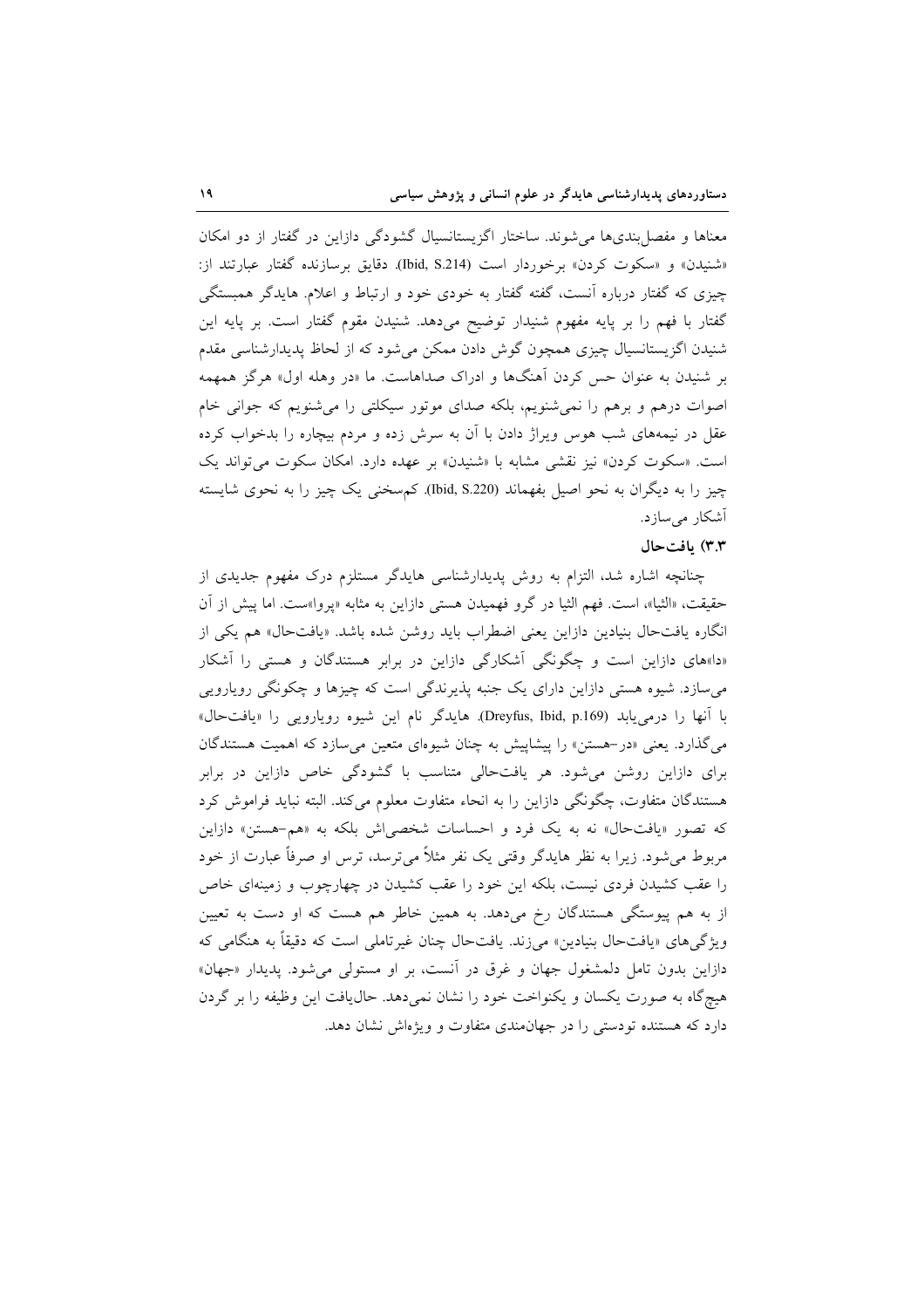همانطور که اشاره شد یافتحالهای دازاین همگی در یک سطح نیستند و یکی از آنها بنیان دازاین و وحدت و پیوستگی اگزیستانسیالیته و واقعبودگی دازاین را تعین میبخشد. يافتحال بنيادي دازاين از نظر هايدگر «اضطراب» است (Ibid, S.244). «اضطراب» دازاين را به صورت ساده و در حالت کلی!ش آشکار میسازد. آنچه دازاین در برابر آن مضطرب میشود، نه هستندگان درون-جهانی که «در-جهان-هستن» به خودی خود است. در اضطراب کلیت درگیریهای هستندههای تودستی و پیش‹ستی به طور کلی بیٖمعنی میشود و جهان کاملاً فاقد معنا می شود. اما این امر بر غیاب جهان دلالت نمی کند، بلکه گویای آنست که هستنده درونجهانی به خودی خود چنان بی اهمیت است که به سبب «بی معنایی» این هستنده درونجهانی، تنها جهان از حیث جهانیت خویش است که هنوز خود را تحمیل میکند. اضطراب دازاین را بر روی چیزی که برایش مضطرب است، یعنی در-جهان-هستن توانستن خودينهاش وايس مي افكند. در اينجاست كه دازاين فرديت يافته و خودٍ تنها شكل مي گيرد. اين خود تنها به معنا سوژه منزوی نیست، بلکه حالت بیماوایی دازاین و در-خانه-نبودن او در جهان است. اضطراب دازاین را از جذب شدن سقوط کنندهاش در جهان باز پس میگیرد. این تفردبخشی دازاین را از سقوط باز پس میگیرد و خودینگی و ناخودینگی را به مثابه امکانهای هستن|ش بر او آشکار می کنند.

تفرد یافتن دازاین در اضطراب ما را به درک هستی دازاین، پروا، رهنمون می سازد. اینک بهتر می توان فهمید که دازاین در هستن اش همیشه پیشاپیش با امکانی از خودش مواجه است. آزاد بودن برای خودینهترین هستنتوانستن و از این رو برای امکان خودینگی و ناخودینگی تبلور انضمامی، عنصری و نخستینی خود را در اضطراب نشان میدهد. اما هستن به سوی خودینهترین هستنتوانستن از حیث هستیشناختی به این معناست که دازاین در هستن|ش همواره پیشاپیش «فراپیش» خویش است. دازاین همیشه پیشاپیش «فراتر از خویشتن» است، نه به مثابه رفتار در قبال هستندهای دیگر که خود او نیست، بلکه به مثابه هستن به سوی هستنتوانستنی که خود اوست. (Ibid, S.254) هایدگر انگاره پروا را به صورت زیر بازنویسی می کند: پیشاپیش-فراپیش خود-هستن-در-(جهان) به مثابه هستن در کنار (هستنده تلاقي شونده به نحو درونجهاني) (Ibid, S.255) .

#### ۳.۴) حقیقت

درک سنتی از حقیقت، جایگاه آن را در عبارت یا حکم و ماهیت حقیقت را در «مطابقت» حکم با ابژهاش می پندارد. مراد از کلیت ارتباطی بین فکر و شیء چیست؟ مطابقت یک چیز با چیزی دیگر ویژگی صوری ارتباط یک چیز با چیزی دیگر را دارد. اما معلوم است که این ارتباط همچون هر ارتباط دیگری نیست. فکر باید چیز را «به همان نحوی که هست» در اختیار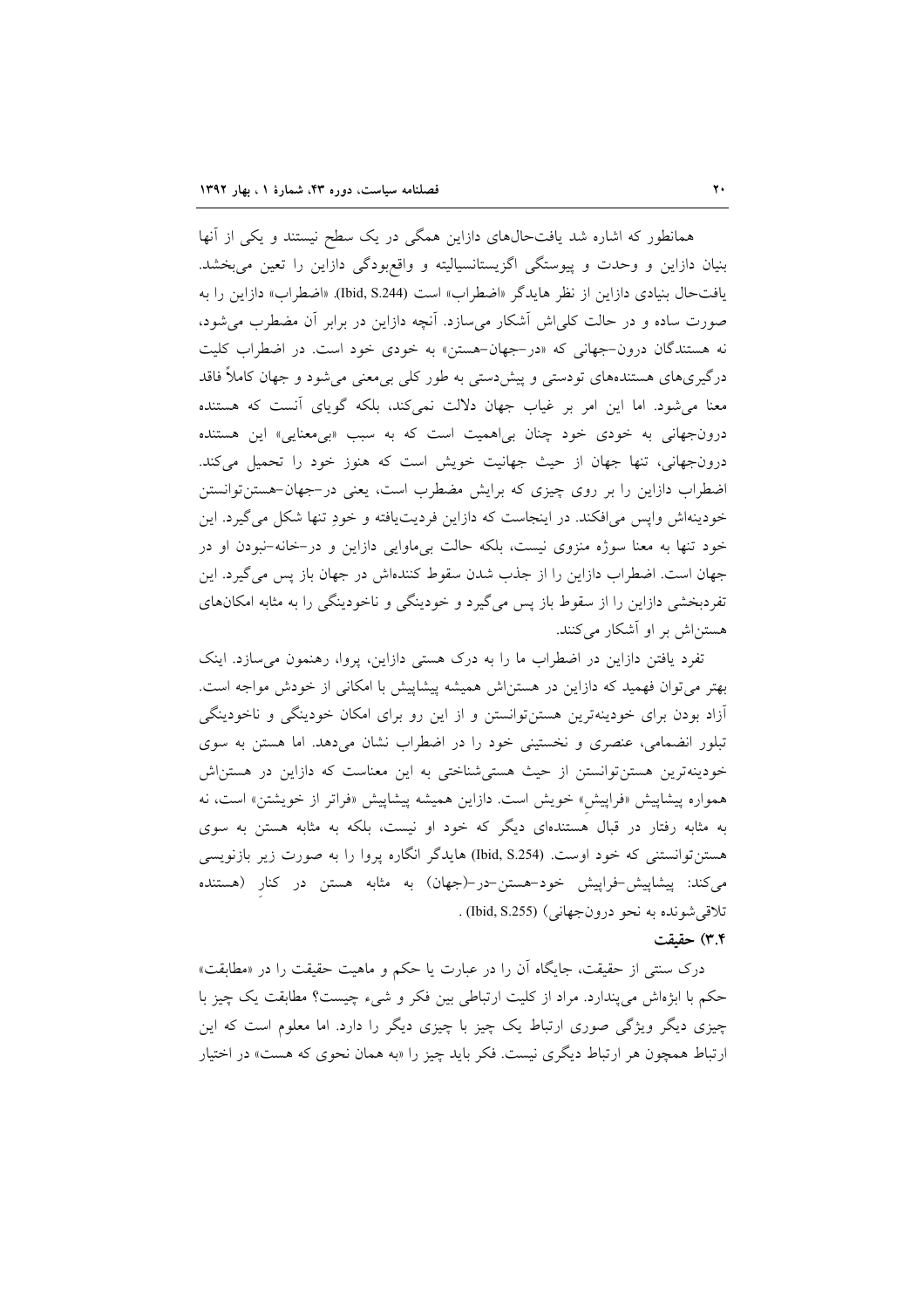ما بگذارد. به نظر هایدگر، اثبات یک چیز فقط معطوف است به مکشوف بودن خود هستنده از حيث چگونگي مکشوفيتاش، و نه هيچ ايده يا بازنمايي از آن. (تصديق بدين معناست: *خود*– نشان دهندگی هستنده در خود بودگی/ش) (Heidegger, Ibid, S.289). بدین ترتیب حقیقت (الثیا) به معنای «مکشوف بودن» است. ایده «مطابقت» یا هر ایده دیگری از حقیقت ریشه در درک الثيايي از حقيقت دارد. البته اين مفهوم از حقيقت شيوءاي از هستي اگزيستانسيال دازاين است که قبل از درک تئوریک جهان به وقوع میپیوندد و نخستینیتر از آنست. اگر دازاین از طریق «اَنجا»یش در رویارویی با جهان و دگرپروایی گشوده نبود، هیچ هستندهای مکشوف نمی شد و هیچ یک از حالت فروپوشیدگی به در نمی آمد. باید اضافه کرد که مکشوفیت هستندگان صرفاً با استفاده از تجربه اصیل آنها به دست نمی]ید، بلکه گفتار و نقل شنیدهها اساساً وظیفه این کار را بر دوش دارند که دازاین را در جوار هستندگان قرار دهند. اما همانطور که مفصلاً بیان کردیم، این ایده در مورد زبان غلط است که تنها محتویات گزارهای می توانند صحیح یا ناصحیح باشند؛ زبان حکایت از مفصل بندی فهم جهان می کند.

# نتىحە

نکته آخر در مورد پدیدارشناسی هایدگر که اهمیت بسزایی دارد این است که هایدگر هرگز پدیدارشناسی را در قلمروی واقعی و «فعلیتیافته» از اصول تثبیت شده فلسفی، محصور و محدود نمی سازد. به عبارت دیگر ما با استفاده از پدیدارشناسی قرار نیست به حقیقت یا واقعیتی جدید در مورد چیزها دست پیدا کنیم. رجوع کردن به خود چیزها به معنای آنست که آنچه را که از قبل میدانیم و در جهان ما قرار گرفته است را آشکار سازیم. پدیدارشناسی یک «امکان» رویارویی و تلاقی با چیزهاست(Ibid, S.52). خواهید پرسید این رویارویی دقیقاً چگونه صورت میپذیرد؟ باید گفت که متناسب با نحوه هستی هستنده تحت بررسی، شیوه اَشکارگی پدیدارشناسانه او متفاوت خواهد بود. ما در اینجا شیوه رویاروی شدن با دازاین و هستندگان درگیر با او که مرتبط با موضوع فعلی هستند را تشریح کردیم. «در-جهان-هستن» و «پروا» هستی دازاین هستند که خود را به نحو *نخستینی، در وهله اول و غالباً* گشوده میدارند. اما با چه مجوزی می توان ادعا کرد که ویژگیهای هستی شناختی دازاین به مثابه پروا تفسیری نخستینی از این هستنده فراهم میآورد و بر چه اساسی می توان گفت که فهم و تفسیر ما قبل از درک تئوریک ما از هستندگان به وقوع می $_2$ پیوندد و بر آن تقدم دارد؟ به طور کل*ی نخستینی* بودن یک تفسیر هستی شناختی به چه معناست؟

پژوهش انتولوژیک نوع ممکنی از فهم است و همانطور که دیدیم [فهم] ریشه در تفسیر دارد. هر تفسیری هم پیشداشت، پیشدید و پیشدریافت خود را دارد. اگر چنین تعبیری به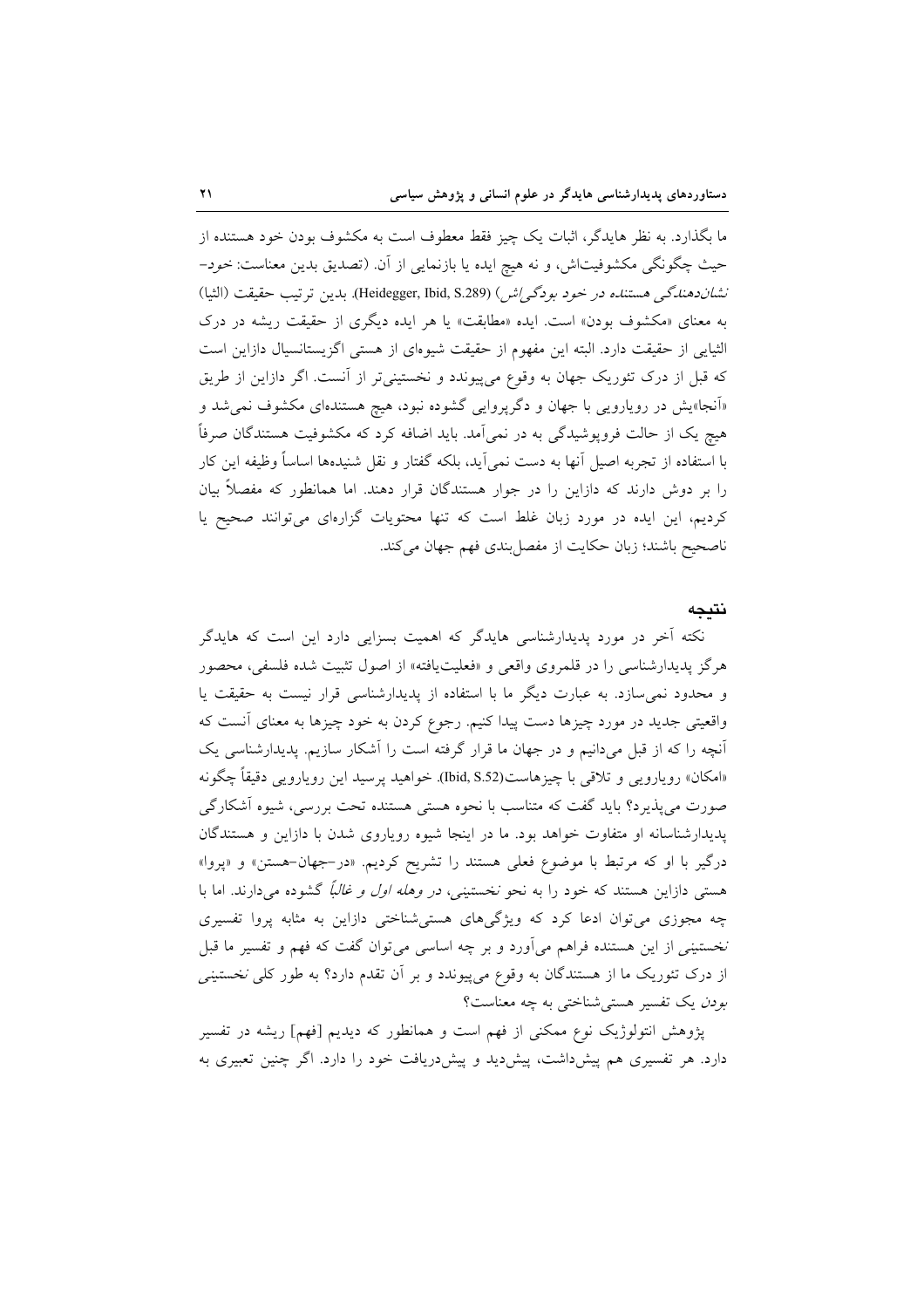مثابه تفسیر به وظیفه آشکار یک تحقیق تبدیل شود آنگاه کلیت این پیشفرضها که ما آن را م*وقعیت هرمنو تیکی می* نامیم باید قبلاً در و بر پایه تجربهای بنیادین از «ابژه»ای که باید گشوده شود روشن و تضمین گردد. تفسیر انتولوژیکی، که بناست هستنده را از حیث ساختار وجودی خودینهاش آزاد سازد، باید هستنده موضوع تفسیر را از طریق تعیین ویژگی پدیداری اولیهای به چنان پیش داشتی تبدیل کند که همه گامهای بعدی تحلیل با آن همساز گردد. بنابراین وظیفه فهم و تفسیر اولیه از لحاظ پیشداشتهایشان است که بنیانی نخستینی برای پژوهش انتولوژيک فراهم اَورند (Ibid, S.308) .

این فقره پیوند بحث ما به مفهوم «زمانمندی» را بیان میکند. فهمیدن بحث «نخستینی بودن» و «در وهله اول» و «غالباً» نیاز به فهم «زمانمدی» دارد که در طی فصول بعد کاویده خواهد شد. تا به اینجای کار معلوم شد که پدیدار در معنای پدیدارشناختی یعنی هستی هستندگان را در افق زمانمندی آنطور که به صورت نخستینی و در وهله اول و غالباً نشان مىدهند تعيين سازيم.

اکنون میتوان دستاورد پدیدارشناسی در عرصه علوم انسانی به طور کلی و سیاست به طور خاص را به آشکاری ملاحظه کرد. هر پژوهش یکی از امکانات فرد پژوهشگر است که هایدگر اسم آنرا دازاین می گذارد. روش شناسی قبل از آنکه بتواند حقیقتی جدید در مورد ابژه تحت بررسی خود پیدا کند و در رابطه با احکام صادره از جانب آن ارزشداوری کند باید نحوه هستی دازاین در جهان را معلوم کند. فهم دازاین از هستی و پیوند دازاین با دیگران (دگرپروایی) افقی است که هر نوع پژوهش سیاسی و حتی هر نوع با-هم-هستن انسانها اَن را بدون آنکه خود متوجه باشد پیشفرض گرفته است. نادیده انگاشتن این پیشفرضها آثار زیانباری برای علوم سیاسی در بر داشته است. به نحوی که امروزه بسیاری از پژوهشگران علوم انسانی به غلط اینطور تصور می کنند که می توانند بدون ارزشداوری پیشین روششناسی خاصی را در هر مورد و هر نوع واقعه سیاسی اجتماعی برگزیده و انتظار داشته باشند که بدین طریق به بصیرتهای جدیدی در آن مورد دست یابند. زهی خیال محال.

### منابع و مآخذ:

#### الف: فارسم:

۱. ساکالوفسکی، رابرت، (۱۳۸۳)، **در آمدی بر پدیدارشناسی** ترجمه محمدرضا قربانی، تهران: نشر نی. ٢. رشيديان، عبدالكريم، (١٣٨۴)، هوسرل در متن آثارش تهران: نشر ني. ۳. هوسرل، ادموند، (۱۳۸۷)، تاملات دکارتی، درآمدی بر پدیدهشناسی تهران: نشر نی.